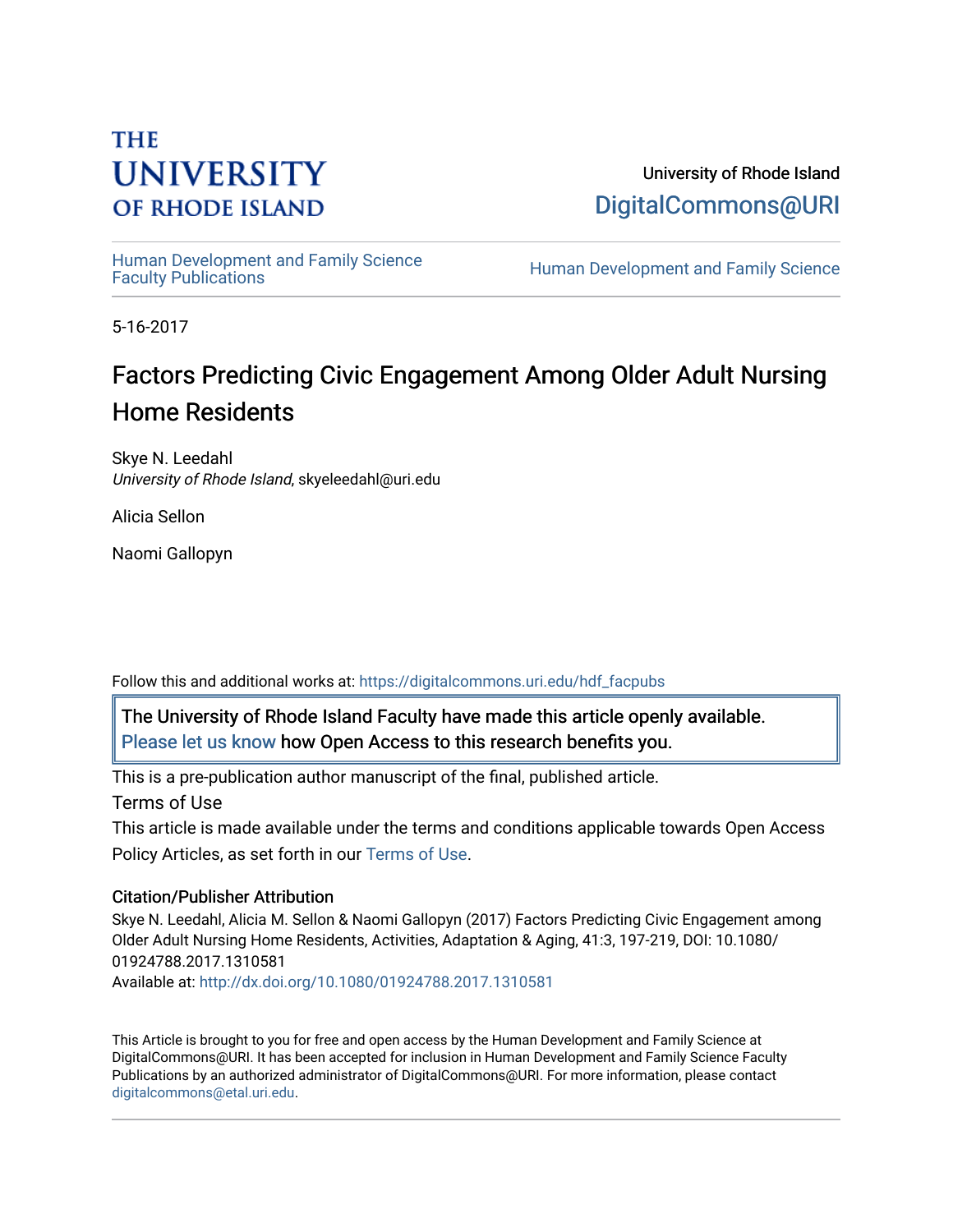## **Factors Predicting Civic Engagement Among Older Adult Nursing Home Residents**

Skye N. Leedahl, PhD University of Rhode Island Departments of Human Development & Family Studies and Political Science Kingston, RI [skyeleedahl@uri.edu](mailto:skyeleedahl@uri.edu)

> Alicia M. Sellon, MSW University of Kansas School of Social Welfare Center for Research on Aging and Disability Options Lawrence, KS [aliciasellon@ku.edu](mailto:sellonal@gmail.com)

> > &

Naomi Gallopyn, BS University of Massachusetts-Boston Department of Gerontology Boston, MA [naomi.gallopyn001@umb.edu](mailto:naomi.gallopyn001@umb.edu)

**Journal: Activities, Adaptation, and Aging**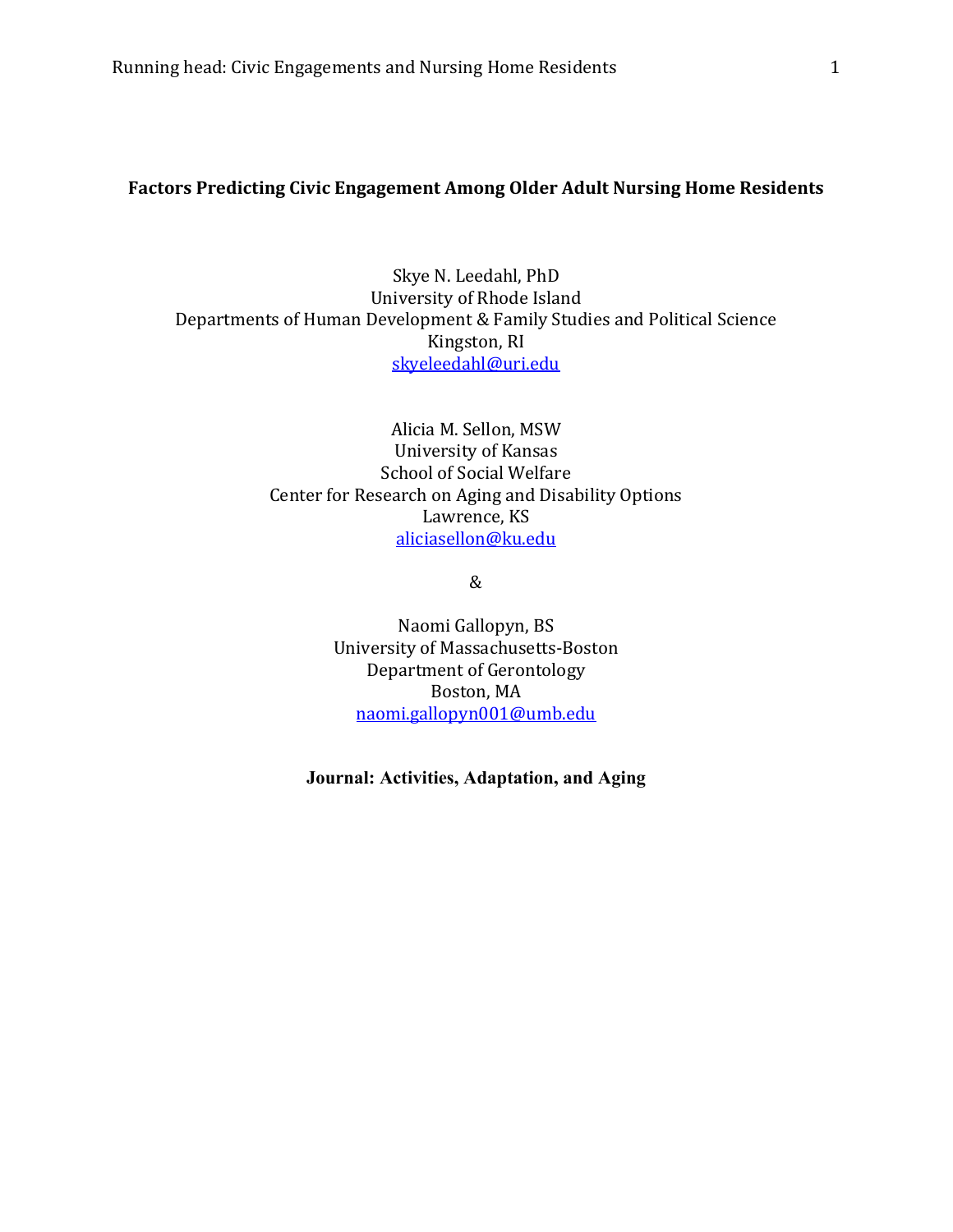## **Abstract**

This study examined civic engagement participation among older adult nursing home residents and determined resident characteristics that predict group membership, resident council participation, informal volunteering, and voting. Residents (*N*=139) answered questions from standardized surveys during in-person interviews. The most common civic engagement activity was membership in social/community groups. Logistic regression results showed that emotional well-being and social support predict group membership and resident council participation. Age and activities of daily living predict volunteering. Study findings suggest that community groups could utilize residents in their efforts, and that future research should determine supports and adaptations for increasing civic engagement among residents.

**Keywords:** civic engagement, group membership, resident council, volunteering, voting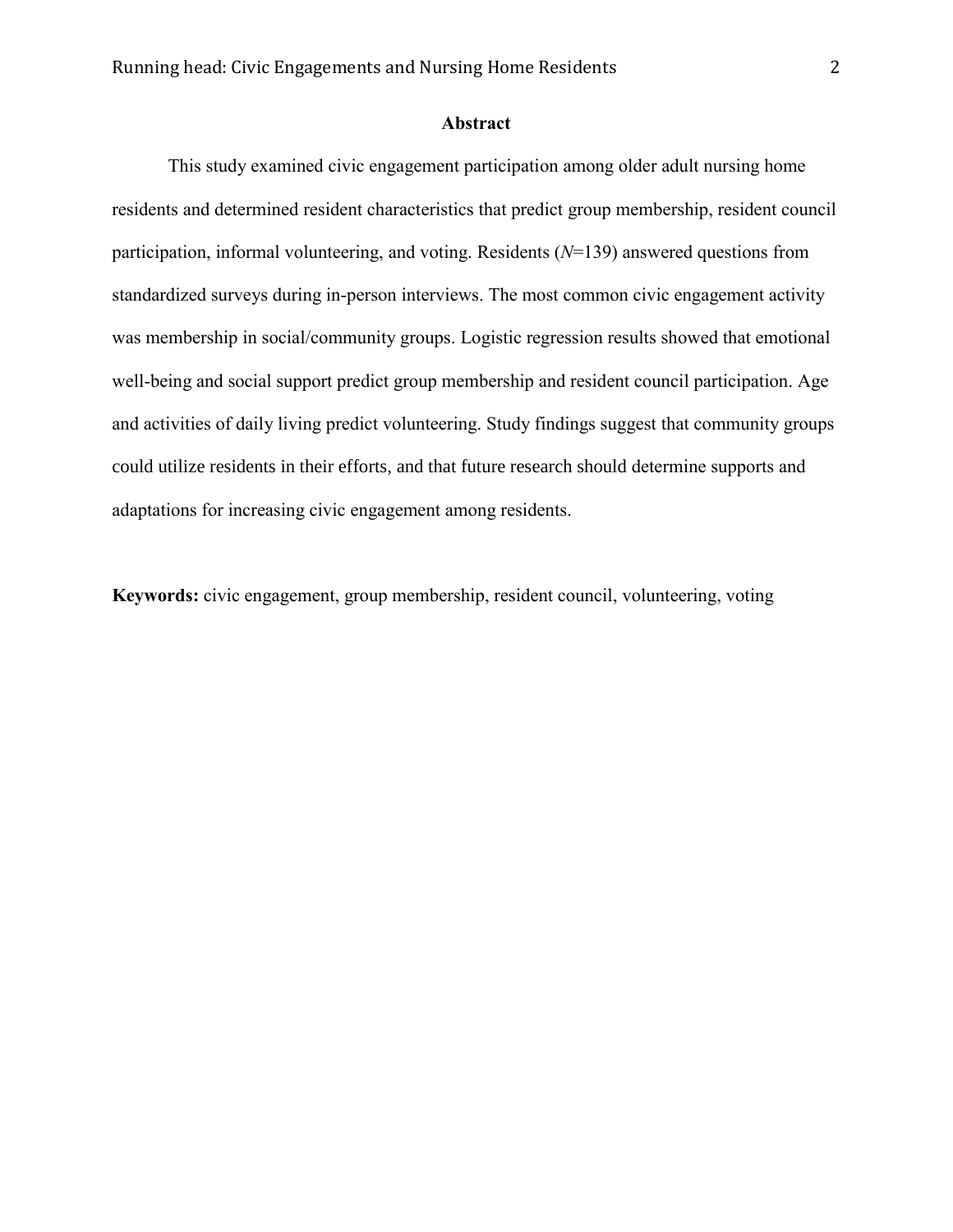Despite being recognized as a potential way to improve the health and well-being of older adults, participation in civic engagement activities has almost exclusively been the domain of healthy, community-dwelling older adults. Older adults who have moved from the community to nursing homes are less likely to have opportunities to participate in civic engagement activities and have largely been ignored in studies of civic engagement. However, nursing home residents could benefit from participation in a variety of civic engagement activities (Anderson & Dabelko-Schoeny, 2010).

For this study, civic engagement for older adults broadly includes involvement in "activities of personal and public concern that are both individually life-enriching and socially beneficial to the community" (Cullinane, 2006, p. 66). Civic engagement has been defined within different realms, including as a community service, collective action, political involvement, and social change (Adler & Goggin, 2005). Civic engagement can include a wide range of activities, including intensive volunteer activities (e.g., SeniorCorps); informal volunteering (e.g., helping at a charity; helping neighbors and friends); voting and other political activities (e.g., campaigning, participating in a political event); participation in neighborhood or community groups and events; and teaching or participating in educational activities (Adler & Goggin, 2005).

One well-researched area of civic engagement research is related to volunteering and its benefits to communities and older adults. Volunteerism within the civic engagement literature tends to be divided into two types: formal and informal. Formal volunteering tends to be defined as participation in activities structured by an organization, with little or no compensation. Informal volunteering often includes taking on a helping role and providing support to family, friends, and neighbors (Cnaan, Handy, & Wadsworth, 1996; Morrow-Howell, 2010). Older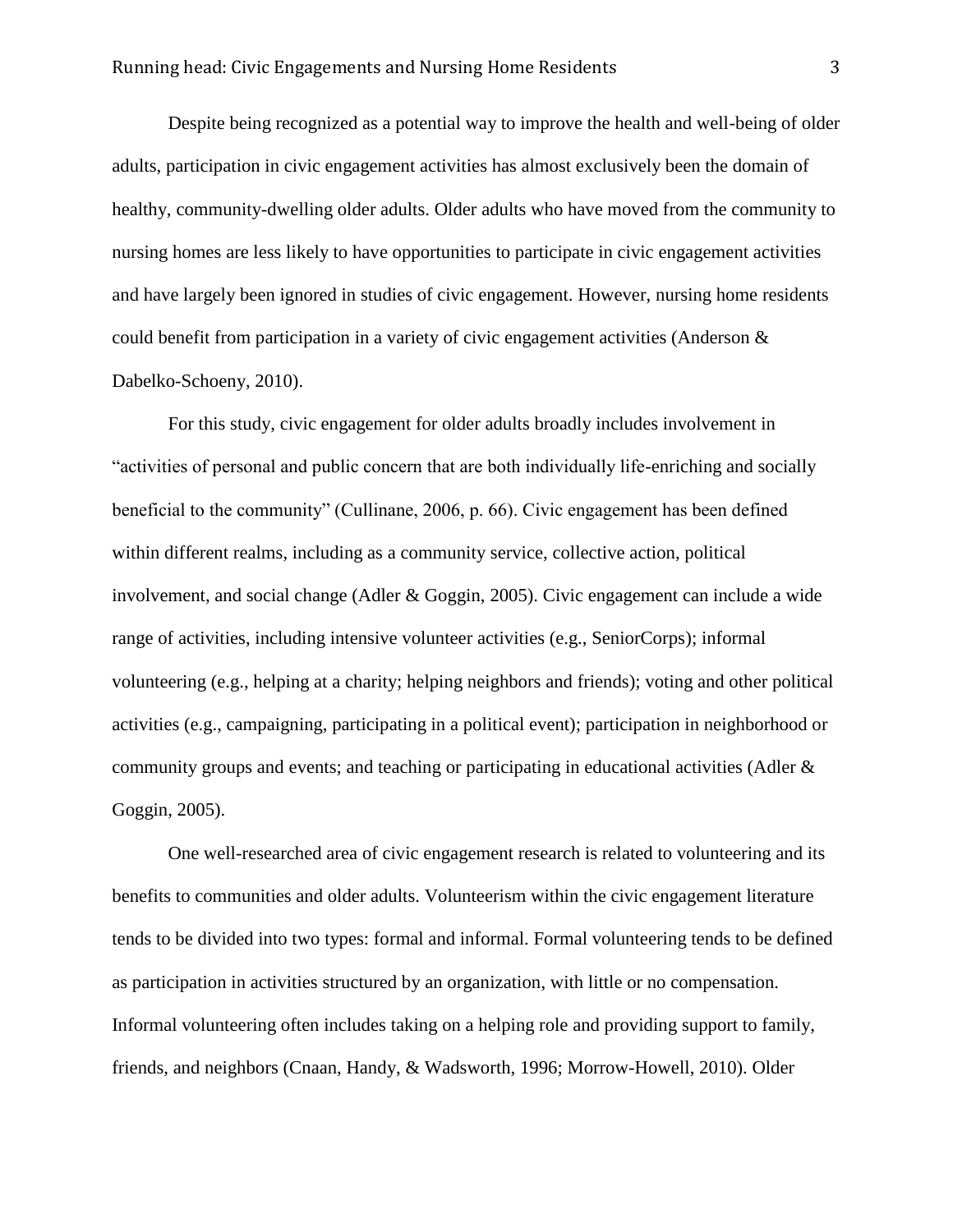adults in nursing homes may participate in both forms of volunteerism, but this has not been previously studied.

Formal volunteering has been associated with both physical and mental health benefits (Greenfield & Marks, 2004; Harris & Thoresen, 2005; Lum & Lightfoot, 2005; Martinez et al., 2006). Participation can also provide important opportunities for older adults to increase their social networks and interactions with their community, and it can give older adults the opportunity to engage in meaningful activities that can generate a sense of purpose and fulfillment (Martinez et al., 2006; Morrow-Howell, Hong, & Tang, 2009; Mui, Glajchen, Chen, & Sun, 2013). Concerns have been raised, however, about characterizing civic engagement activities based exclusively on formal volunteer contributions (Martinez, Crooks, Kim, & Tanner, 2011). Specifically, it has been suggested that informal volunteering and participation in community events have tended to be overlooked and undervalued. Increasingly more researchers are expanding the dialogue and conducting research to examine the informal contributions of older adults (e.g., Martinez et al., 2011).

In the existing literature, studies have tended to focus on the health benefits of volunteering for healthy, community-dwelling older adults with higher socioeconomic status (Martinez et al., 2011). Yet, participation in civic engagement activities may also be beneficial to those with cognitive or physical limitations (Dabelko-Schoeny, Anderson, & Spinks, 2010) as well as minority and low-income older adults (Martinez et al., 2011). Indeed, Anderson & Dabelko-Schoeny (2010) argue that there is a critical need for research that specifically targets civic engagement opportunities and participation for nursing home residents. This article seeks to address this gap in the literature by providing novel information about nursing home residents' participation in a variety of civic engagement activities and the predictors of their involvement.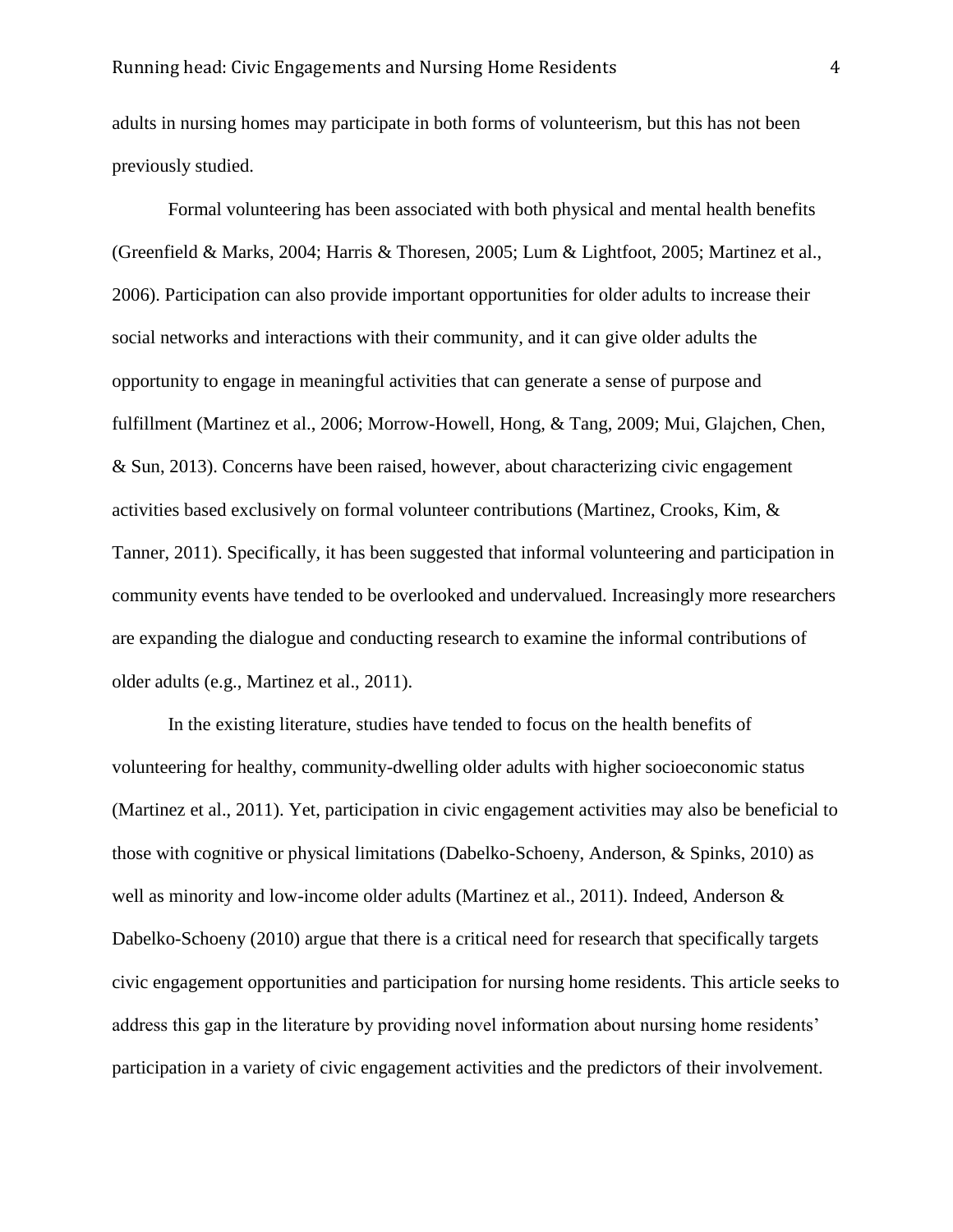#### **Theoretical Framework**

Nursing home residents are often thought to be disengaged from the community and to be recipients of service. However, some residents may want and be able to engage in activities that are personally meaningful and could improve the community within and outside the nursing home. Activity and role theory can help understand the potential importance of participation in civic engagement activities for nursing home residents.

## **Activity and Role Theories**

Some nursing home residents may be physically able and interested in participating in civic engagement activities. Generally associated with studies of community-dwelling older adults, activity theory holds promise as a framework for exploring activity and engagement among nursing home residents. Activity theory was one of the first gerontological theories developed to explain individual aging related to socialization (Havighurst and Albrecht, 1953). This theory posits that older adults who continue the roles and activities they have developed over their life course are more likely to be satisfied with their lives (Estes, 2001). Activity theory contradicts disengagement theory, which presumes that old age is a period when older adults and society become mutually disconnected, thus reducing the number of social connections older adults have (Estes, 2001; Hooyman & Kiyak, 2011). Though some may continue to view old age in line with disengagement theory, activity theory helps shape current policy agendas that emphasize "successful aging" (Bowling, 2007), "healthy aging" (White House Conference on Aging , 2015), "active ageing" (World Health Organization, 2015), and "civic engagement" (O'Neill, 2006-2007), and it continues to be referenced as a guiding theory for research (e.g., Johnson, Whitlach, & Menne, 2014; Dai, Zhang, & Li, 2013). Therefore, it may serve as a useful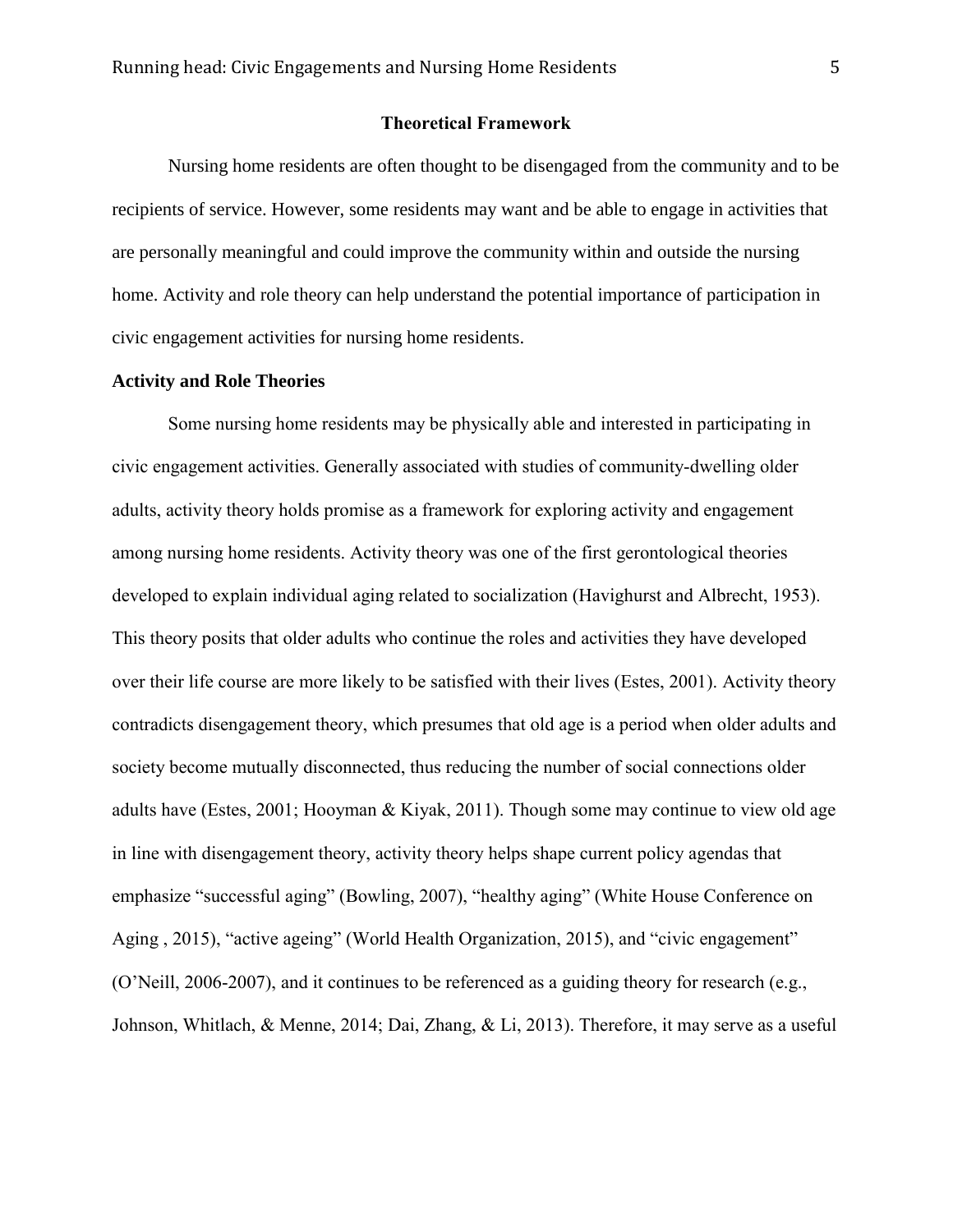lens for thinking about engaging nursing home residents in a variety of civic engagement activities.

Two related theories, role identity theory and continuity theory, have been used in research on social integration for older adults, mostly in social work (e.g., Gammonley, 2009; Rice, 1989; Siebert, Mutran, & Reitzes, 1999) and sociology (e.g., Finchum & Weber, 2000). The basic premise behind these theories is that older adults thrive when they continue to identify with specific roles (e.g., being a mother) or life events (e.g., living through the Great Depression) that have been especially important to them (Siebert, et al., 1999). As articulated by Turner (1978), a variety of roles are available to individuals throughout their lives. Some of these roles are central to a person's identity, while others are of lesser importance. Roles can provide a sense of meaning and purpose; however, as individuals age, opportunities to maintain those important roles may be reduced. Participation in civic engagement activities can provide a counter for role losses. Research suggests that participation in civic engagement activities, particularly volunteerism, can help older adults maintain previous role identities and/or develop new roles that provide them with a sense of purpose and contribute to their overall well-being (Greenfield & Marks, 2004; Kaskie, Imhof, Cavanaugh, & Culp, 2008; Morrow-Howell, Hinterlong, Rozario, & Tang, 2003).

#### **Literature Review**

While there is a robust literature on predictors of participation in civic engagement activities for community-dwelling older adults, far less is known about predictors of involvement for institutionalized older adults. However, the existing literature does provide a valuable starting point in framing our discussion of key predictors of civic engagement by older adult nursing home residents. For the purposes of this study, civic engagement is operationalized as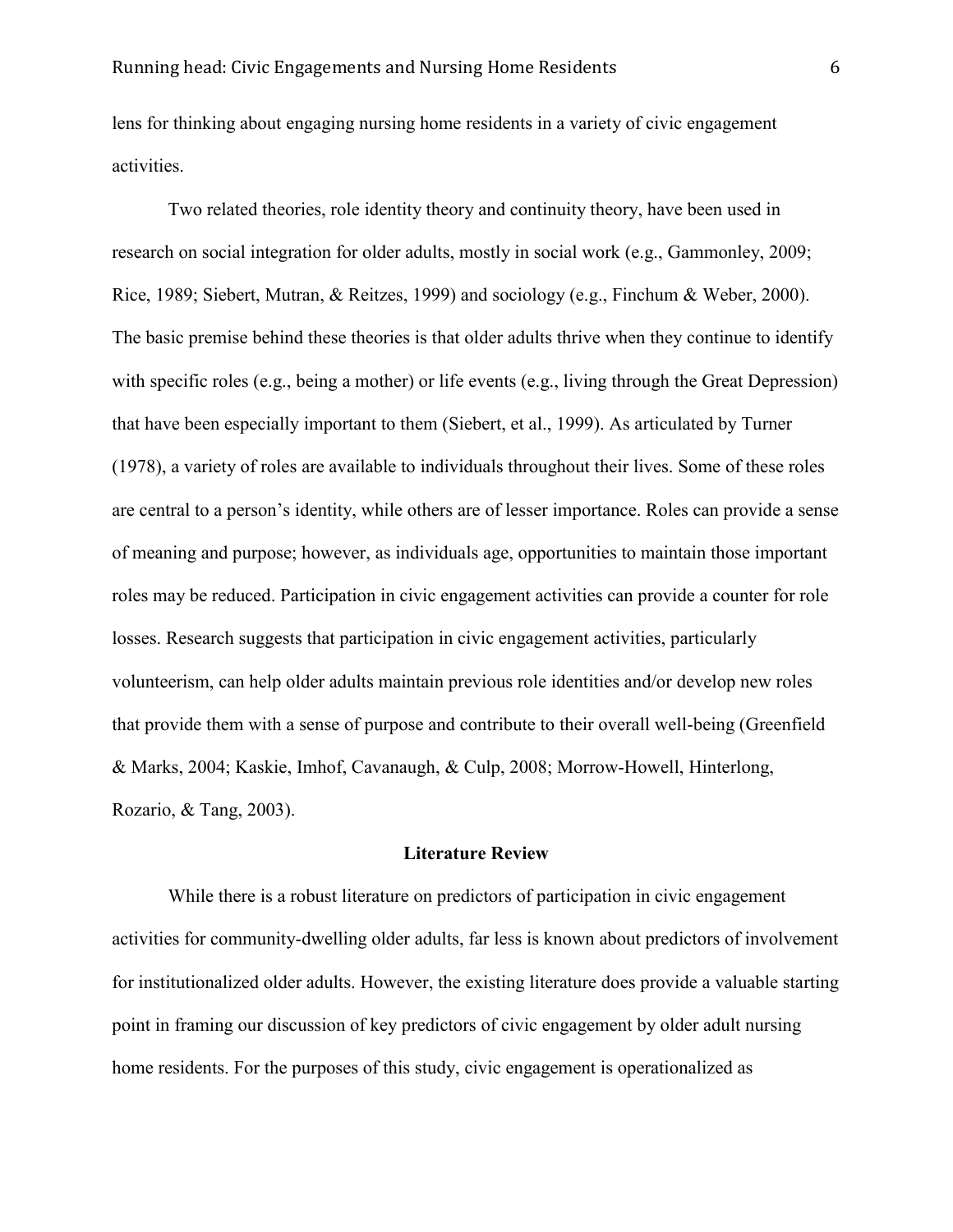community/social group membership, participation in resident council, volunteering within the facility, and voting in a recent election. While we recognize potential overlap between these four categories of civic engagement, they are included separately in our analysis, as this provides a more comprehensive picture of this understudied area of research. Literature pertaining to key predictors of civic engagement and these four areas of research will be reviewed.

#### **Predictors of Participation**

Previous research suggests that gender, age, education level, and physical and mental health status are key predictors of civic engagement, particularly formal volunteerism (Adler, Schwartz, & Kuskoski, 2007; Choi, 2003; Gottlieb & Gillespie, 2008; Kaskie et al., 2008; Musick & Wilson, 2008; Tang, 2006). In general, research suggests that women tend to be more involved in civic engagement activities (Adler, et al., 2007; Gottlieb & Gillespie, 2008; Kaskie et al., 2008), though there is some evidence that men are more involved in informal volunteer activities than women (Zedlewski & Schaner, 2006). In addition, age tends to be an important factor, particularly for volunteerism, as involvement tends to be higher among the young-old (Choi, 2003). Finally, those with higher education levels and individuals in better health are also more likely to be engaged (Adler, et al., 2007; Choi, 2003; Kaskie et al., 2008; Musick & Wilson, 2008; Tang, 2006). In addition to these key predictors, research also suggests that social networks and social support play an important role in helping older adults learn about and participate in civic engagement opportunities (Choi & Chou, 2010; Musick & Wilson, 2008; Tang, 2006).

## **Community/Social Group Participation**

Studies have found that participation in community and group activities can have a positive impact on older adults' mental health (e.g., Fiori, Antonucci, & Cortina, 2006).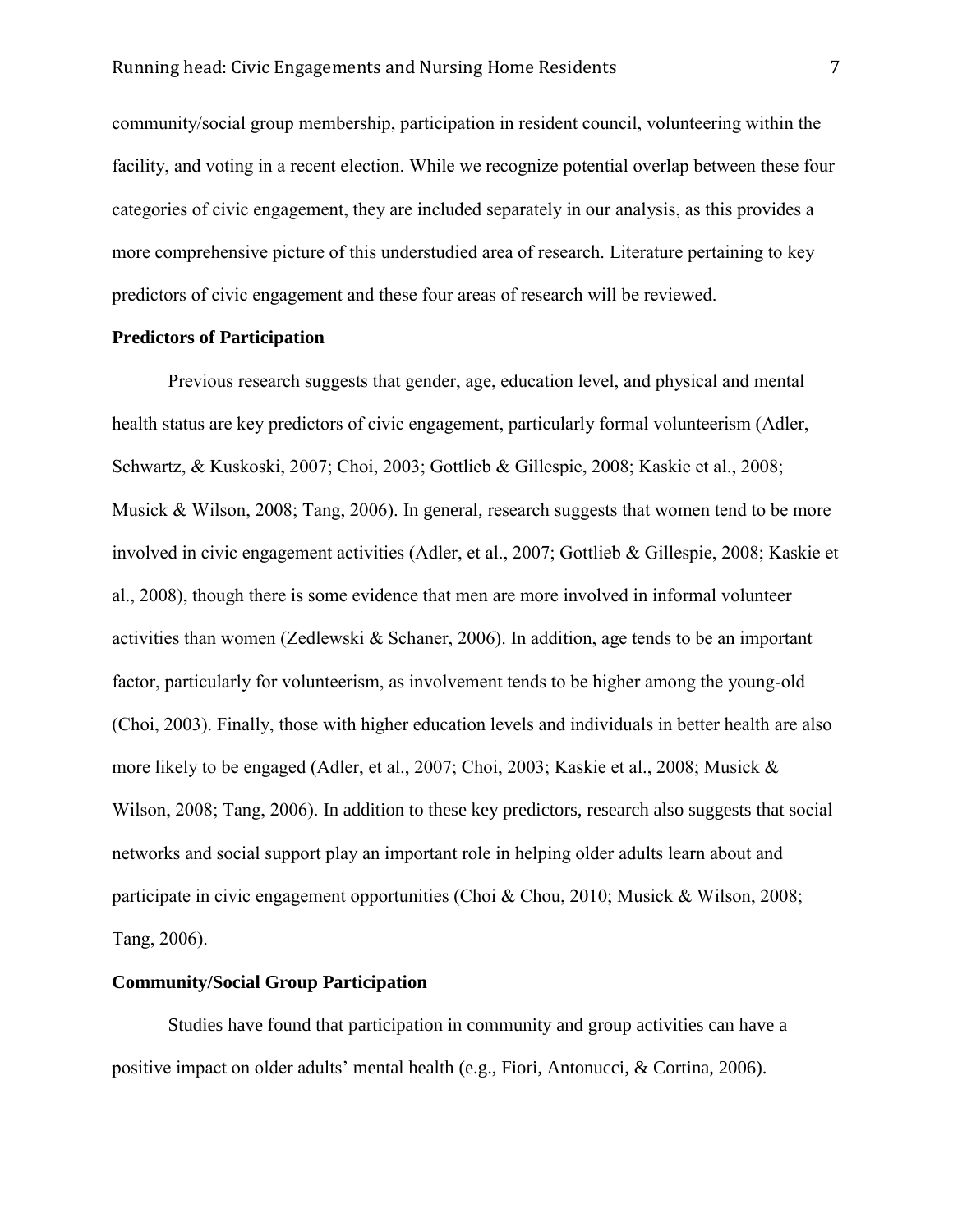## Running head: Civic Engagements and Nursing Home Residents 8

Involvement in groups, clubs, or organizations is considered a source of bonding social capital (i.e., relations between people who share similar identities), and can provide an important source of social support and engagement for older adults (Poortinga, 2006). A study of bonding, bridging, and linking aspects of social capital found that civic participation in groups (in addition to measures of social cohesion, heterogeneous socioeconomic relationships, and political efficacy/trust) were significantly associated with individuals' self-reported health. This suggests that group participation is an important component to understanding links between social environments and health outcomes (Poortinga, 2012). Related to this, a study of a veteran's group members found that participation in the group's activities provided emotional support for members, and gave them an opportunity to engage in activities that were meaningful (Leedahl, Koenig, & Ekerdt, 2011).

Studies focusing particularly on nursing homes have found that participation can be both beneficial for residents and provide a useful channel for improving the community within the nursing home. For example, in a quasi-experimental study of the effect of participation in a reminiscence group for twelve nursing home residents, Chao and colleagues (2006) found that participation in the group allowed the residents to increase their social interaction and provide peer support for other residents in the facility. In addition, in a study with seven residents in a Dutch nursing facility, Baur and Abma (2011) found that creation of and participation in a group provided the residents with the opportunity to influence and improve the quality of food and meal delivery in the nursing home. Finally, in a study evaluating the impact of participation in the design and implementation of a garden group at a nursing home, Raske (2010) found that participation provided residents with a meaningful activity that benefited the nursing home community and also increased opportunities for interaction among residents, family, and staff.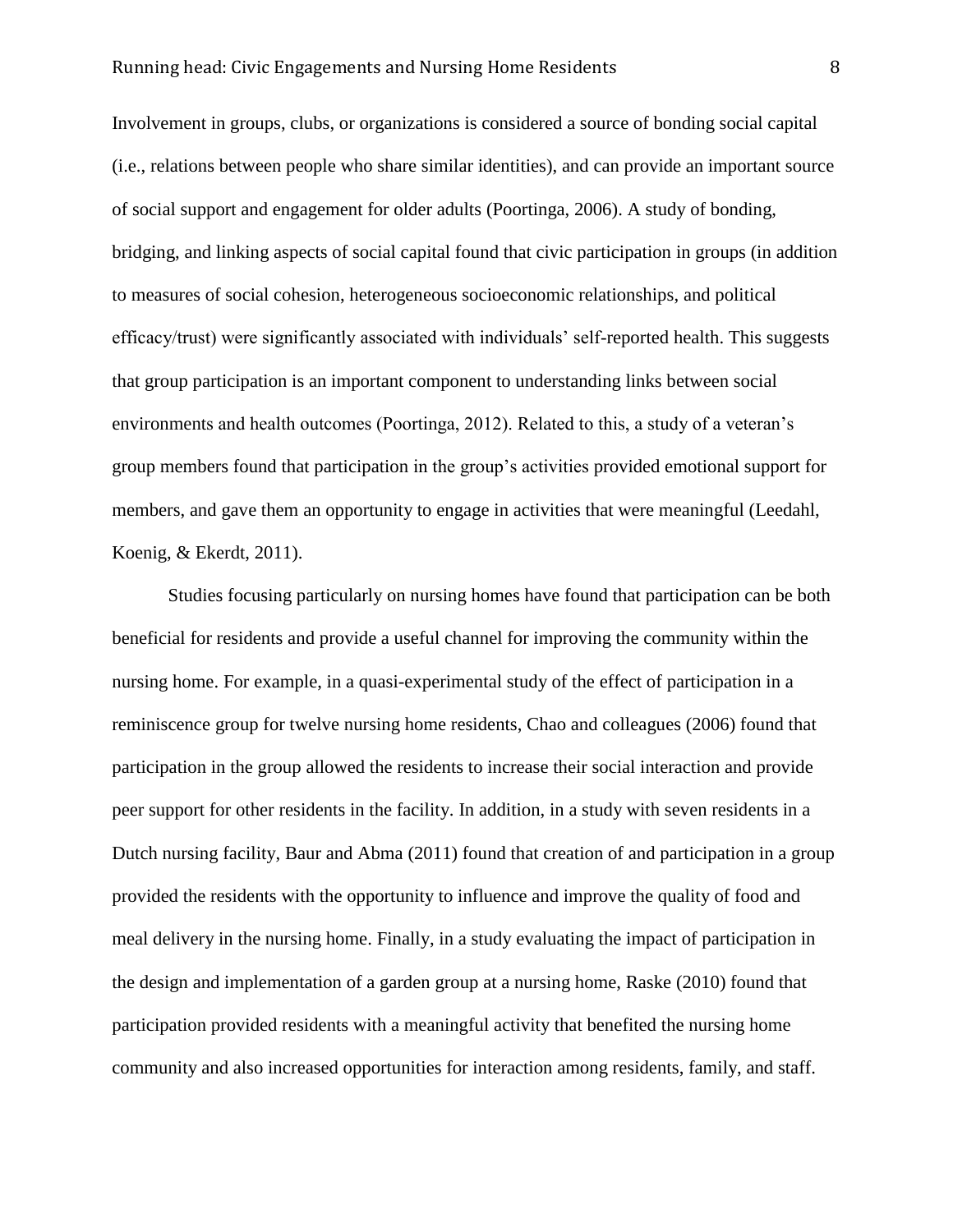## **Resident Councils**

For many older adults, civic participation and activism are important ways to stay connected with and improve their communities (Adler, Schwarz, & Kuskowski, 2007). For nursing home residents, participation in resident councils can provide an opportunity to engage with other residents and staff to address issues in their community (Devitt & Checkoway, 1982; Meyer, 1991). In general, resident councils meet at regular intervals, act as a forum for identifying community issues, and share resident concerns with nursing home staff and administrators (Meyer, 1991). More specifically, as described in Wacker and Roberto (2014), resident councils provide residents the opportunity to provide input into the quality of care they receive and serve four key functions: 1) successfully advocating for modest changes in care (e.g., shower chairs, window blind adjustments); 2) providing assistance/services to residents and community members in need (e.g., making/selling handcrafted items, raising money); 3) expanding social activity opportunities (e.g., social outings to restaurants, planning ethnic and cultural menus); and 4) lobbying with resident councils from other nursing homes for quality of care improvements. While recent research on resident councils is limited, the findings from the Meyer (1991) study suggest that membership in resident councils is important to residents, to nursing homes, and to the community as a whole. However, these results also suggest that councils are only able to affect some small changes, and that more could be done to empower these groups (Baur & Abma, 2011; O'Dwyer & Timonen, 2010).

#### **Volunteerism**

Participation in formal volunteer activities has been associated with a number of benefits. For example, in a secondary data analysis of older adults from the Asset and Health Dynamics Among the Oldest Old Study (AHEAD), Lum and Lightfoot (2005) found that formal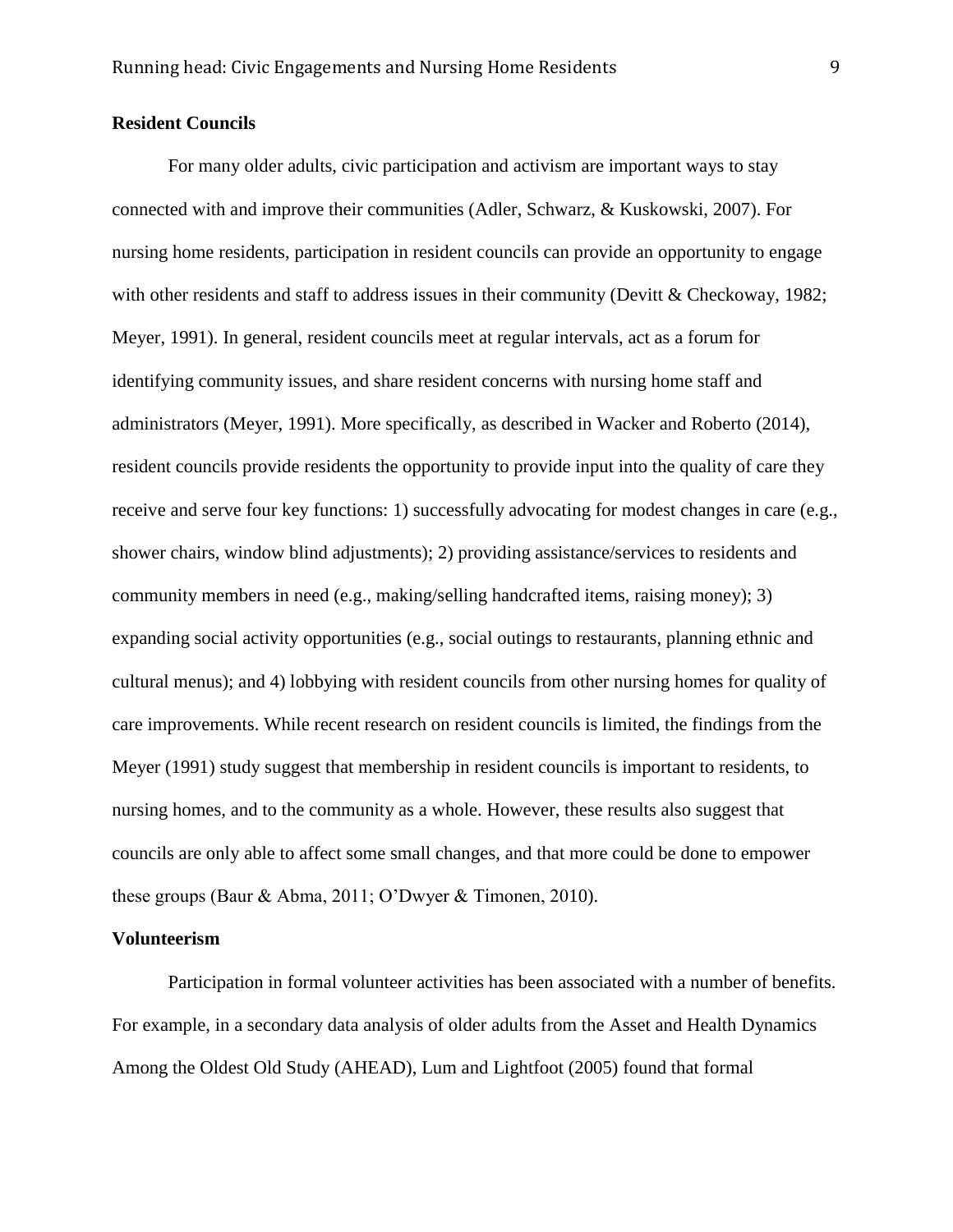volunteering can act as a buffer, slowing down increases in functional limitations and depression. In addition, the authors found that volunteering reduced mortality rates. Harris and Thoresen (2005) similarly found that volunteering is associated with a reduced risk of mortality. More recently, findings from several studies of Experience Corps volunteer programs suggest that high-intensity volunteering is associated with improved physical and mental health (Barron, Tan, Yu, Song, McGill, & Fried, 2009; Hong & Morrow-Howell, 2010).

While informal volunteering, in comparison, has received much less attention, research suggests that older adults are more likely to engage in this form of volunteerism. For example, in a secondary data analysis study of non-institutionalized older adults in the Americans' Changing Lives Study, Hinterlong (2008) found that informal support and assistance to friends and neighbors was common form of civic engagement. Similarly, in a study of older adults in Baltimore, Martinez and colleagues (2011) found that participants in the study tended to think of volunteering as informal activities that helped their friends and neighbors.

#### **Voting**

Voting is a fundamental right and an important form of civic engagement for many older adults. However, research suggests that many nursing home residents often do not get the opportunity to vote (Bonnie, Freedman, & Guterbock, 2013; Karlawish et al., 2008). This disenfranchisement may be due to logistical issues (e.g., transportation or registration issues), assumptions that residents are uninterested or incapable of voting, and/or a lack of social trust (Anderson, 2010; Bonnie et al., 2013; Karlawish et al., 2008; McEldowney & Teaster, 2009). One study did find that most residents who vote in nursing homes (78.5%) and assisted living facilities (58.9%) fill out absentee ballots. Additionally, staff at nursing homes appear to be more active than staff at assisted living facilities in assisting with voter registration, filling out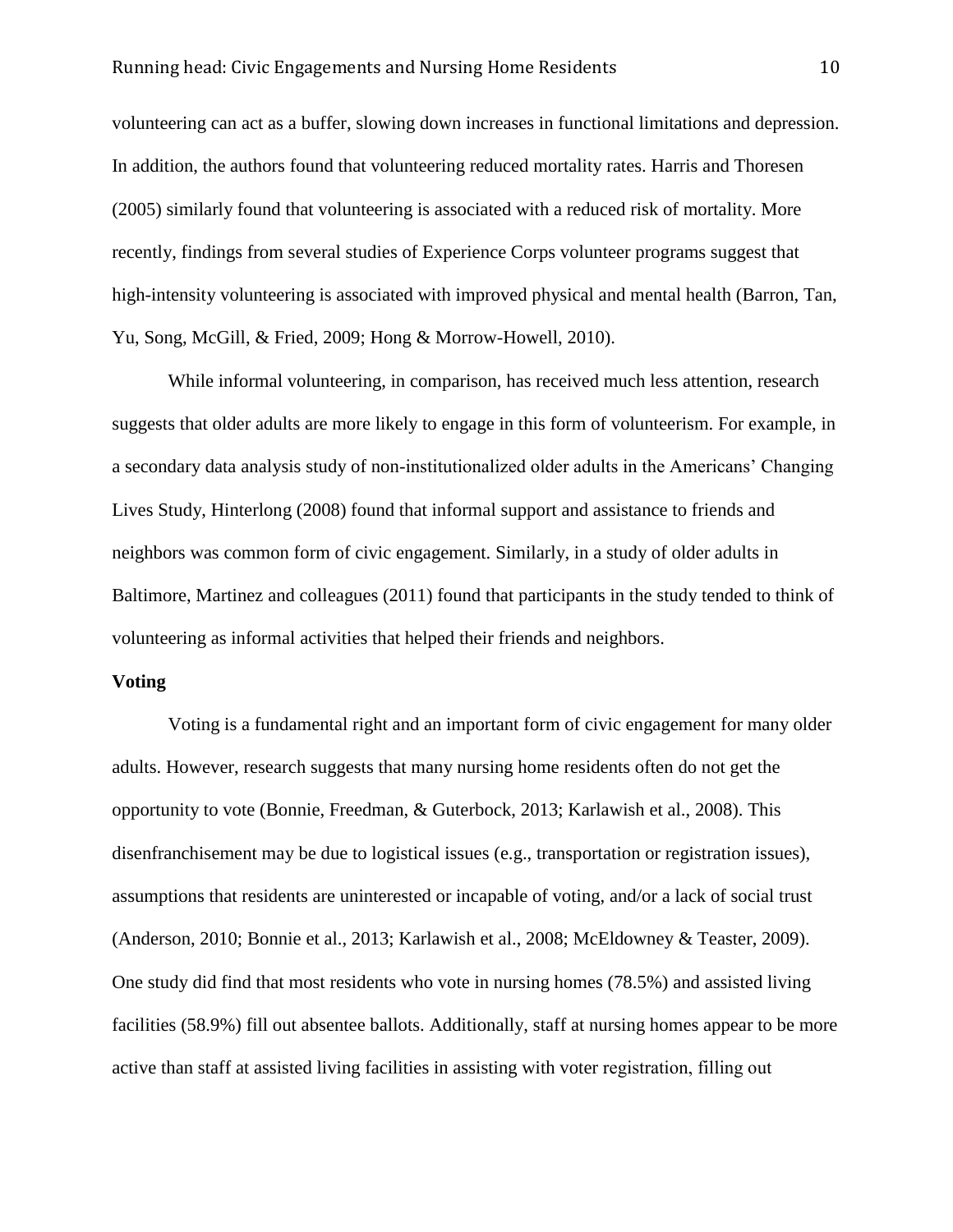absentee ballots, and providing transportation to polling places on Election Day, and these activities are important for increasing voter participation (Bonnie et al., 2013). Logistical issues that can reduce opportunities for nursing home residents to vote include: a lack of understanding of procedures, lack of equipment such as computers, missed deadlines for absentee ballots, and/or an inadequate number of staff to assist residents. Staff may also wrongly assume that some residents are incapable of voting, particularly due to cognitive limitations (Bonnie et al., 2013; Karlawish et al., 2008). Finally, an individual's sense of community can influence their level of trust in others, and by extension, this can effect an individual's political participation (Anderson, 2010). However, it is uncertain if higher or lower trust influences greater political participation (Dyck, 2010).

This study expands our limited understanding of community and civic engagement participation among nursing home residents by describing older adult residents' participation in these four categories of community or civic engagement activities and examining factors that predict involvement among older adult residents. This study addresses two research questions: 1) What percent of nursing home residents in the sample are civically engaged (in four types of civic engagement: community/social group membership, resident council participation, informal volunteering within the facility, voting in a recent election)?

2) What demographic, health, and social integration variables predict involvement in four types of civic engagement activities for older adults in nursing homes?

### **Methods**

## **Recruitment and Participants**

We obtained a list of licensed nursing homes (i.e., nursing facilities) from the Kansas Department for Aging and Disability Services' Directory of Adult Care Homes. We targeted 78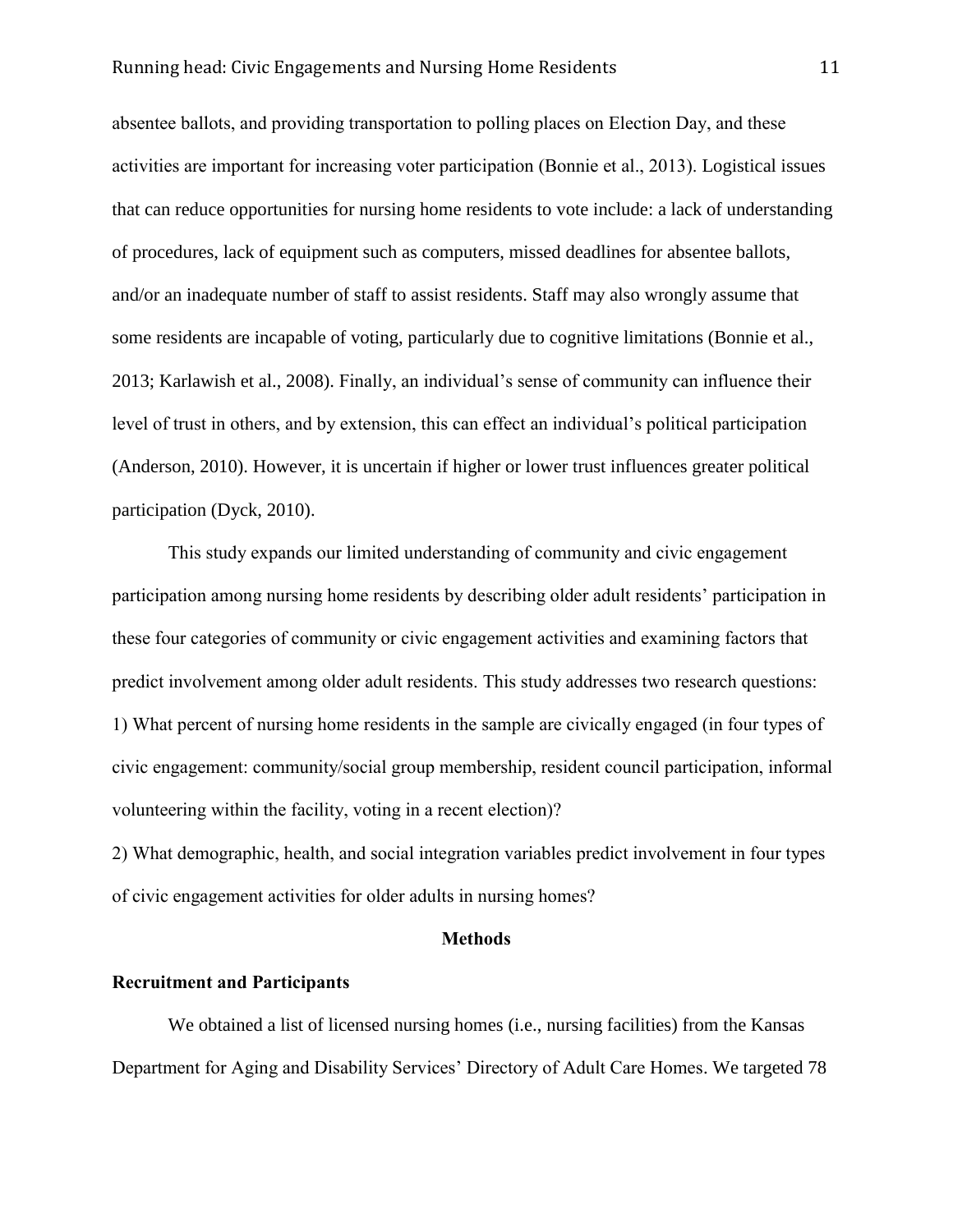nursing homes in Northeast Kansas to limit the sample to nursing homes in areas with access to similar community resources and to ensure feasibility of data collection. We recruited a stratified, random sample of nursing homes within this targeted area by contacting nursing home administrators through an introductory letter and follow-up phone calls. The sample was stratified by large and smaller facilities in order to ensure adequate representation of nursing homes with degreed social workers on staff (i.e., larger facilities) and those not required to have degreed social workers on staff (i.e., smaller facilities), as social services have been shown to differ based on access to degreed social workers (Simons, Bern-Klug, & An, 2012). The list of nursing homes was randomly ordered, and interviewers contacted administrators starting at the top of the list. If administrators approved study participation, they connected us with social service staff. The response rate for nursing homes was 38.9% (30/77) (47.4% of large facilities; 36.2% of smaller facilities), which is similar to other studies that have utilized nursing home samples (Simons & Jankowski, 2008). Most nursing homes (83.3%) were in semi-urban or urban counties, and about 15% were located in densely-settled rural and rural counties.

To obtain a random sample of nursing home residents, we worked with social service staff to identify residents eligible to participate in the study based on the inclusion criteria. These inclusion criteria were important to ensuring each resident was viewed as an older adult according to Medicaid guidelines (i.e., at least 65 years of age), was a long-term resident of the facility (i.e., lived there for more than four months), could personally consent to participation (i.e., did not have a legal guardian), and was cognitively able to answer the questions on the survey based on cognitive scores from the MDS. Once a list (with non-identifiable identification numbers) was generated, we randomly selected residents for social service staff to ask about participation in the study. We provided social service staff a recruitment script for discussing the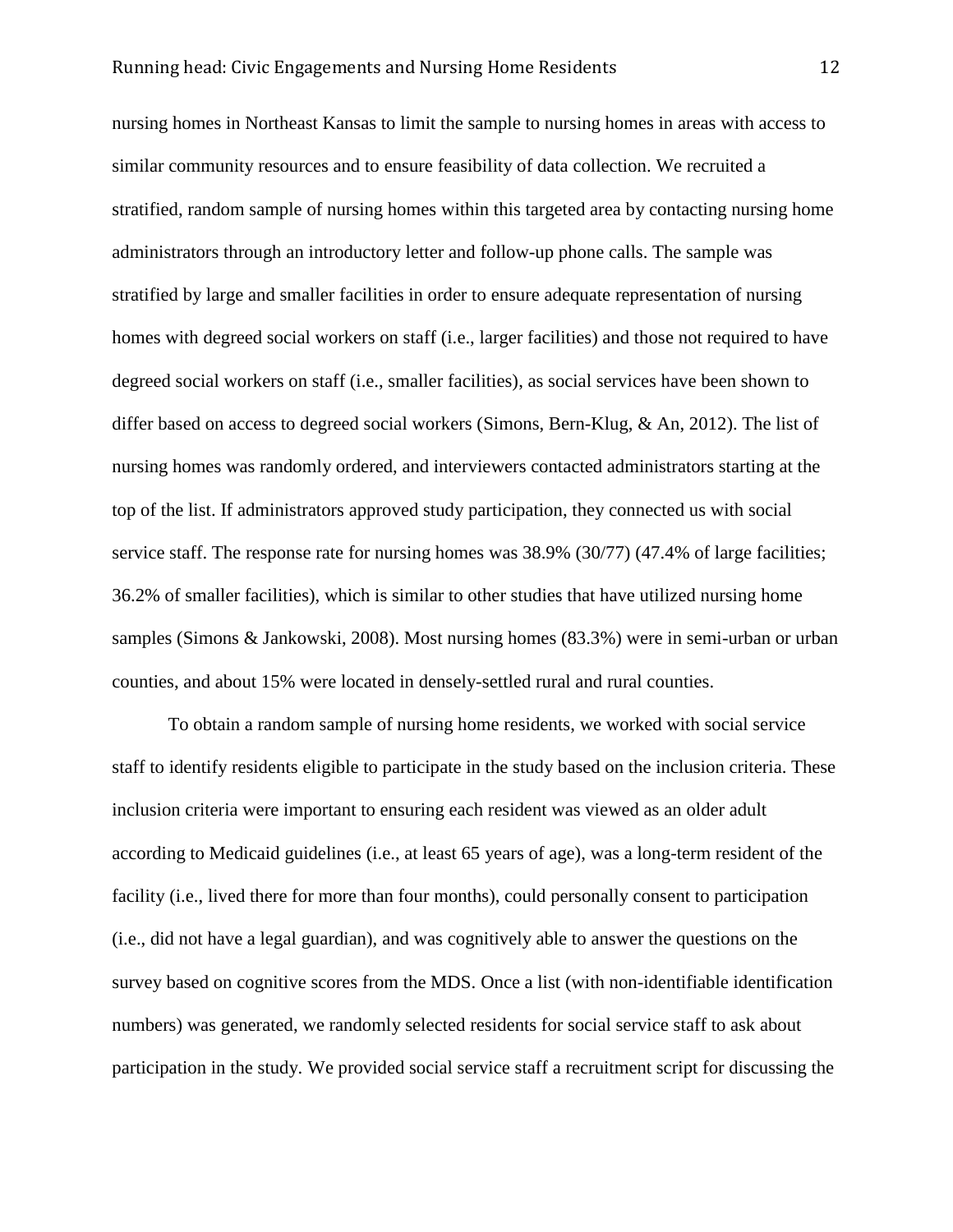study with residents and a permission form for residents to sign agreeing to have interviewers come to the nursing home. We worked with social service staff to schedule the interviews at times convenient for the residents. The overall response rate for residents was 75.7% (140/185). The University of Kansas Institutional Review Board (IRB) approved the sampling and data collection procedures, and further methodological details of the study can be found in Leedahl (in press).

## **Survey**

Prior to gathering survey data, all interviewers took part in a training session and practiced the interview protocol. Then, we conducted in-person interviews using structured surveys with each resident participant. Participants were informed of the purpose of the study, their informed consent rights, and confidentiality issues. Interviewers recorded responses on the surveys, which included multiple standardized measures, and we employed a planned missing data design (i.e., three-form design) (see Graham, Taylor, Olchowski, & Culsille, 2006 for full explanation) to ensure interviews did not take longer than one hour. Response choices were provided on laminated cards with extra-large print font to help participants in answering Likert scale questions. The survey was pilot tested at one nursing home to verify the length of the interviews (i.e., approximately one hour) and identify any question wording difficulties (e.g., minor revisions made). Participants were provided \$20 for participating in the study.

#### **Measures**

The dependent variables for this study included four types of civic engagement participation: community/social group membership, resident council participation, volunteering, and voting in a recent election. The civic engagement questions were asked as part of a broader set of questions related to social capital (e.g., Narayan and Cassidy, 2001) and social engagement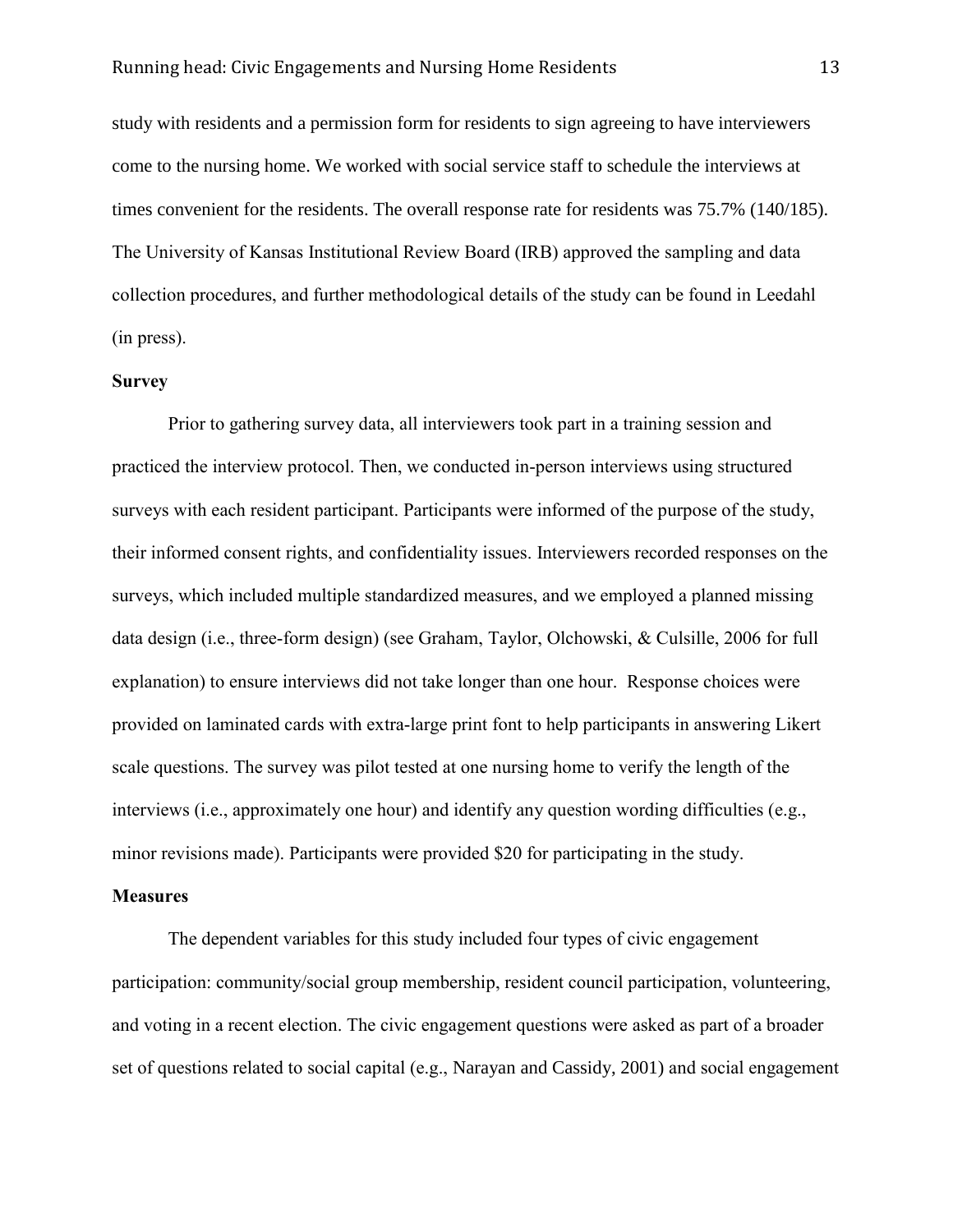(e.g., Glass, Mendes de Leon, Bassuk, & Berkman, 2006; Jang, Mortimer, Haley, & Borenstein Graves, 2004; Mitchell & Kemp, 2000). Group membership was assessed by asking: how many groups or organizations do you belong to? We dichotomized the variable as: 1= those who listed 1 or more groups;  $0 =$  those who do not list any groups. We assessed for resident council participation and informal volunteering by asking how often they take part in these activities. The variables were dichotomized as:  $1=$  participate/volunteer at least once a month;  $0=$  does not or rarely participates/volunteers. Voting was assessed by asking how often they vote, and this was dichotomized as:  $1 =$  voted in a recent election;  $0 =$  has not voted within the past year. When asking about volunteering and group membership, interviewers asked residents to discuss their volunteer work and name the groups to which they belong, and they took notes on the responses.

The independent variables consisted of predictor variables identified in the literature as potentially influencing civic engagement participation. The predictors included variables in the following categories: demographic (i.e., age, gender, education level); health (i.e., emotional well-being, activities of daily living (ADLs); and social integration (i.e., network size, social trust, social support). We did not include race/ethnicity as a demographic variable in this study due to low variation in responses (i.e., 92.7% of the sample identified as White/Caucasian).

Emotional well-being was assessed using the Geriatric Depression Scale (GDS), a 30 item questionnaire in which participants are asked how they felt over the past week (Yesavage et al., 1983). This scale has been recommended for use with the nursing home population (Mitchell, Bird, Rizzo, & Neader, 2010). We coded the GDS to indicate higher scores meant better emotional well-being (scoring for scale:  $0-9$  = severe;  $10-19$  = mild depression;  $20-30$  = normal). The Cronbach's alpha for the GDS in this study was .86. ADLs were assessed using the Katz Index of Independence in Activities of Daily Living (Wallace & Shelkey, 2008). This scale has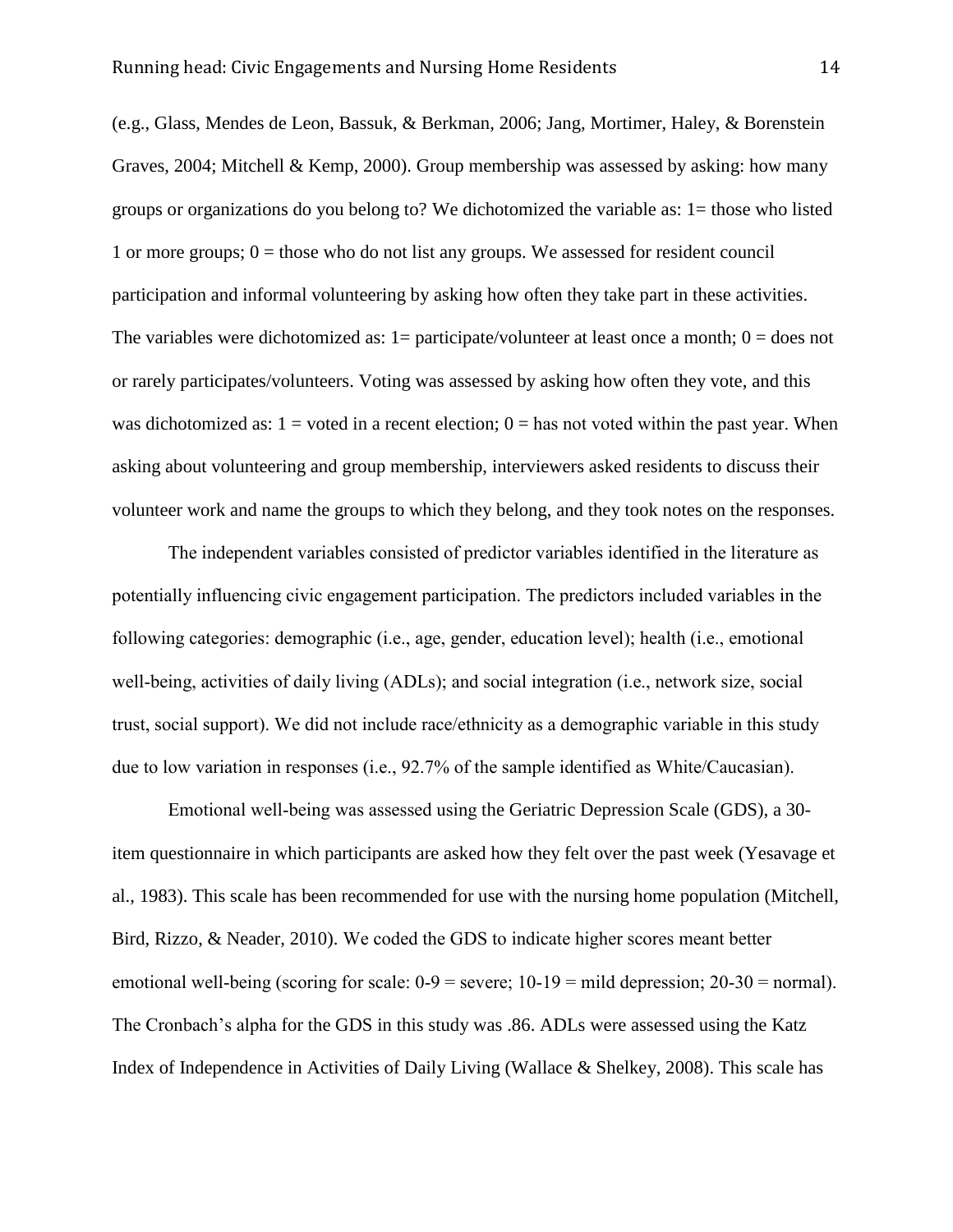been used with the nursing home population and can be assessed using self-report. We coded the variable to indicate that higher scores meant better function: 0 (very dependent) to 6 (independent). The Cronbach's alpha was .76.

Respondents named people in their social network using the concentric circle approach (Antonucci & Akiyama, 1987), and network size was calculated by adding the total number of people named. Social trust was assessed using Likert scale questions about how much trust they had for ten different groups of people (e.g., people in your community, residents in the facility, staff in the facility, people in your family, local government, judges/police) (Narayan & Cassidy, 2001; Norstrand & Xu, 2012), and higher scores indicated greater trust. Cronbach's alpha for the trust measure was .79. Social support was assessed using a modified version of the Krause and Markides (1990) version of the widely used Inventory of Socially Supportive Behaviors (ISSB) (Barrera, Sandler, & Ramsay, 1981). We used Likert scale questions about informational, tangible, and emotional support, and higher scores on the scale indicated more support. Cronbach's alpha for the social support measure was .90.

#### **Analysis**

We conducted data imputation using multiple imputation in *Mplus* statistical software, and we conducted our analysis for this study using SPSS version 22 software. This study included eight predictor variables. Peduzzi, Concato, Kemper, Holford, and Feinstein (1996) suggest a minimum of 10 events/participants per variable when conducting logistic regression analysis. Therefore, with 139 participants in the sample, we are within the recommended guidelines. Descriptive statistics were first analyzed to understand how group membership/participation, resident council participation, volunteering, and voting varied by the predictor variables (i.e., demographic, health, social integration). Tolerance statistics indicated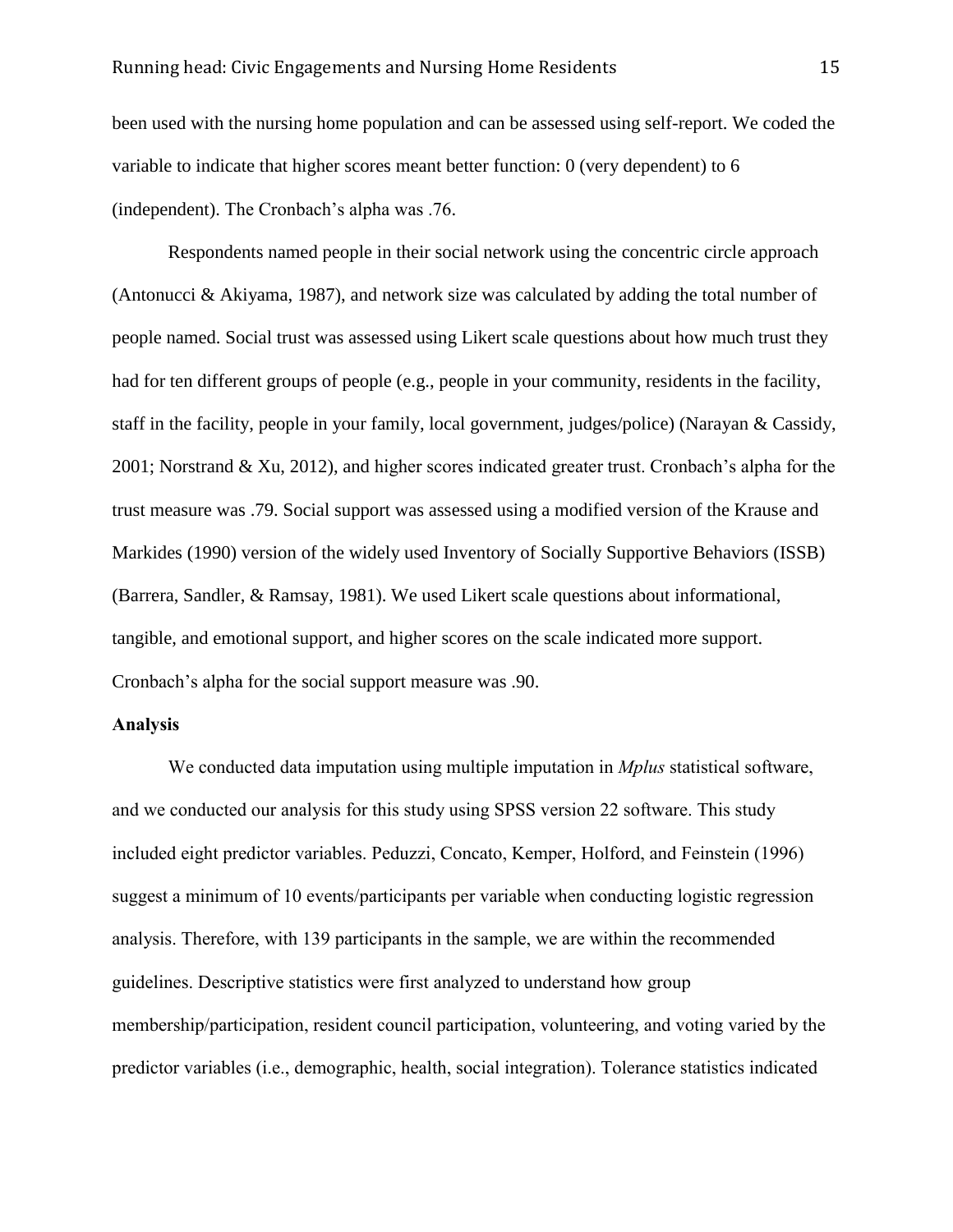all variables were greater than .1, therefore multicollinearity was not an issue. We identified outliers by calculating Mahalanbois distance (Mertler & Vannata, 2005). We identified one outlier (Mahalanobis distance greater than  $x^2(8) = 26.12$ ), which was removed from the analysis and resulted in the resident sample of 139. We examined relationships between the four types of civic engagement participation and predictor variables using bivariate analyses (*t* tests for continuous variables and chi square tests for dichotomous variables). A series of binary logistic regression analyses were conducted to identify predictors of participation in the four types of civic engagement, and odds ratios (OR) and 95% confidence intervals were calculated. We analyzed the answers to open-ended questions about volunteering and group membership via the interviewer notes on the survey forms using content analysis.

#### **Results**

First we report descriptive statistics for the demographic, health and social integration variables. The overall mean age for the sample was 83.2 (ranging from 65 to 103), and the majority was female (74.1%). The average education level was 13 years, with a range from 6 years to 21 years. For emotional well-being, the mean for the GDS was 20.9, indicating average responses of normal to mild depression (scores ranged from 2 to 30, with higher scores indicating greater emotional well-being). For ADLs, the average score on the Katz Index was 3.2 indicating moderate to high levels of assistance required to meet activities of daily living (ranging from 0 to 6, with higher scores indicating better function). The average network size for the residents was approximately 10 people, ranging from 0-30. The average social trust score was 24.9 (ranging from 8-40, with higher scores indicating more trust), and the average social support scale score was 32.9 (ranging from 3-66, with higher scores indicating more support).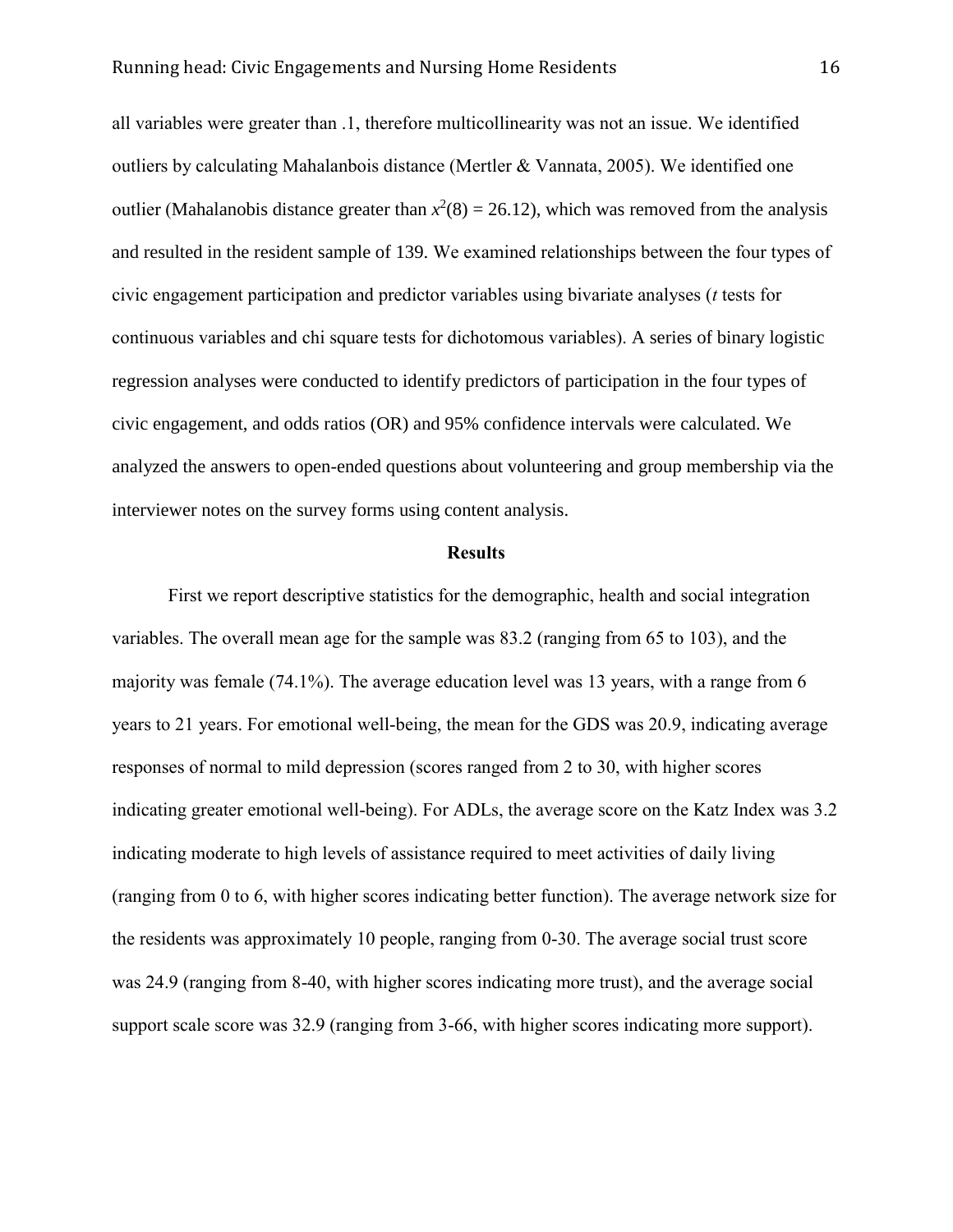Next we report descriptive statistics for the civic engagement variables as well as relevant findings from open-ended responses. For this sample of older adult nursing home residents with relatively high cognitive functioning, the most common civic engagement activity reported was group membership (67.6%). Nearly half (48.9%) reported resident council participation. Residents reported being a member of various organizations, including civic/community groups, church/religious groups, and within nursing home groups. Civic/community groups included: American Legion, League of Women Voters, Political Parties, Historical Society, Red Hat Society, Lion's Club, Hand Radio Operator Group, Knights of Columbus, Library of Friends, Cancer Action Organization, and Music Groups. Church/religious groups included various Christian churches (e.g., Catholic, Baptist, Lutheran), Jewish Temples, and bible study groups. Within nursing home groups included: Theatre Production Group, Grief Group, Choir, Resident Council, Bridge Group, Painting Group, Reading Group, and Exercise Group.

About one-quarter of the resident sample (26.6%) reported volunteering within the facility. Residents reported a number of informal volunteer activities including: spending time with other residents who were sick or dying, assisting in the dining room, relaying concerns from other residents to the administration, reading daily news and announcements over the intercom, tending to a garden outside the nursing home, organizing a nursing home event with a scheduled speaker, creating collages for deceased residents' families, helping organize nursing home recycling efforts, and spending time with kids who visit the nursing home. Finally, nearly half (46.8%) reported voting in a recent election.

After examining descriptive statistics, we compared the demographic, health, and social integration characteristics of those who participated in each civic engagement activity with those who did not. Table 1 includes the results for these bivariate analyses. For each of the activities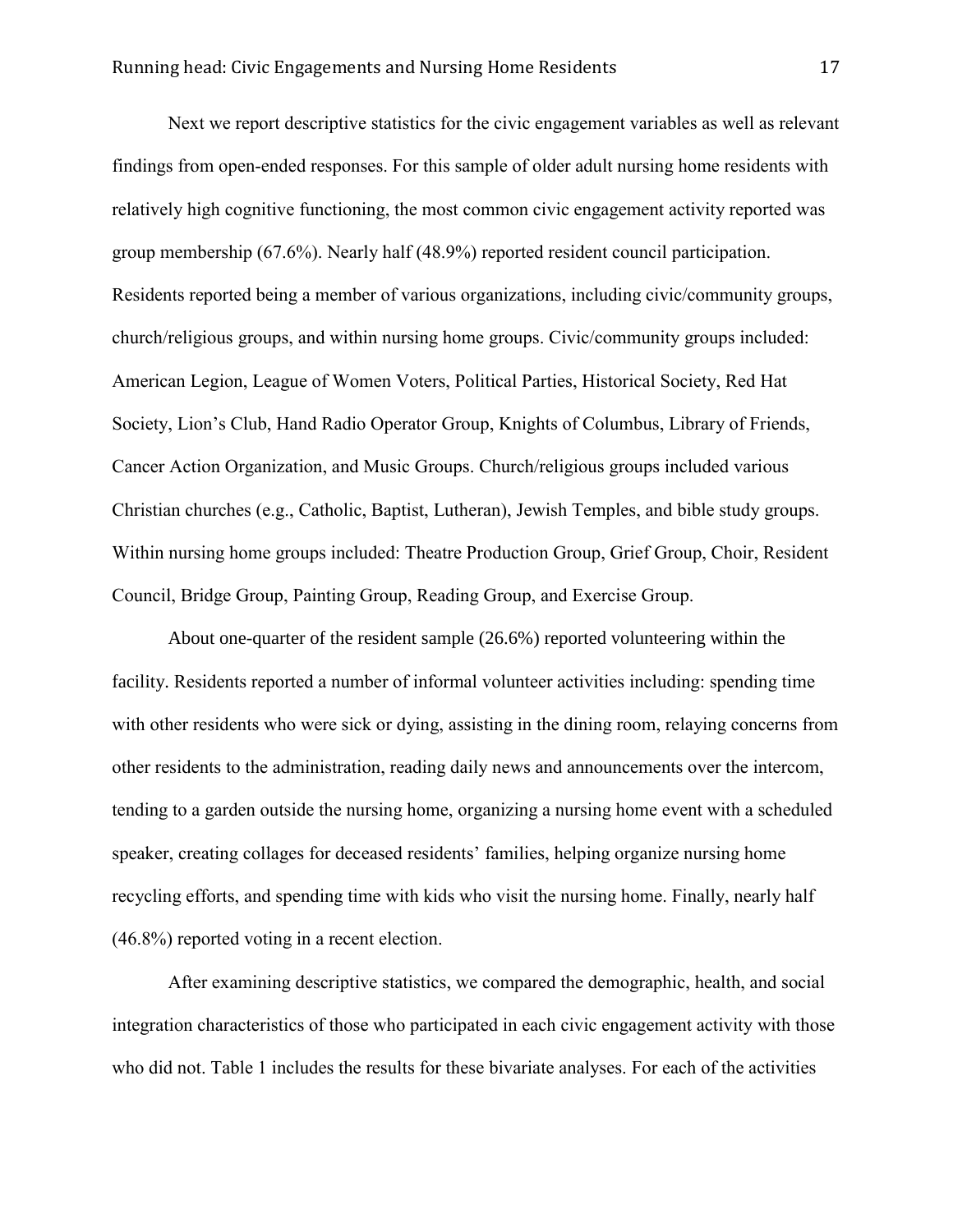(group membership, resident council participation, volunteering, and voting), resident participants were found to be younger than non-participants, but age was only significant for volunteering  $(t=3.1, p<0.1)$ . A similar proportion of men and women reported taking part in the four types of civic engagement, and education levels between civic engagement participants and non-participants were quite similar, except for volunteering. Those who volunteered had about one more year of education than non-volunteers  $(t=1.9, p<0.05)$ . Those who reported higher levels of emotional well-being reported more civic engagement participation. As such, significant differences in emotional well-being were found for participants versus nonparticipants in group membership (*t*=-2.6, *p*<.01) and resident council participation (*t*=-2.8,  $p<.01$ ), and volunteering and voting differences approached significance. For volunteering, differences were identified regarding ADLs, with volunteers reporting better function than nonvolunteers  $(t=3.0, p<0.01)$ . Though seemingly civic engagement participants had approximately 1-2 more network members than non-participants, these differences were not significant. Differences in social trust scores were identified, showing that voters had lower social trust scores compared to non-voters  $(t=2.2, p<0.05)$ . Finally, we identified significant differences in social support for group membership and resident council participation, with greater social support observed for group members ( $t=2.6$ ,  $p<0.05$ ) and resident council participants ( $t=2.7$ , *p*<.01) compared to non-members/participants.

#### Insert Table 1 about here

To summarize the findings presented in Table 1, those with higher emotional well-being and greater social support reported more community/social group membership compared to nonmembers. Similarly, those who reported participating in resident council compared to those who did not reported better emotional well-being and greater social support. Residents who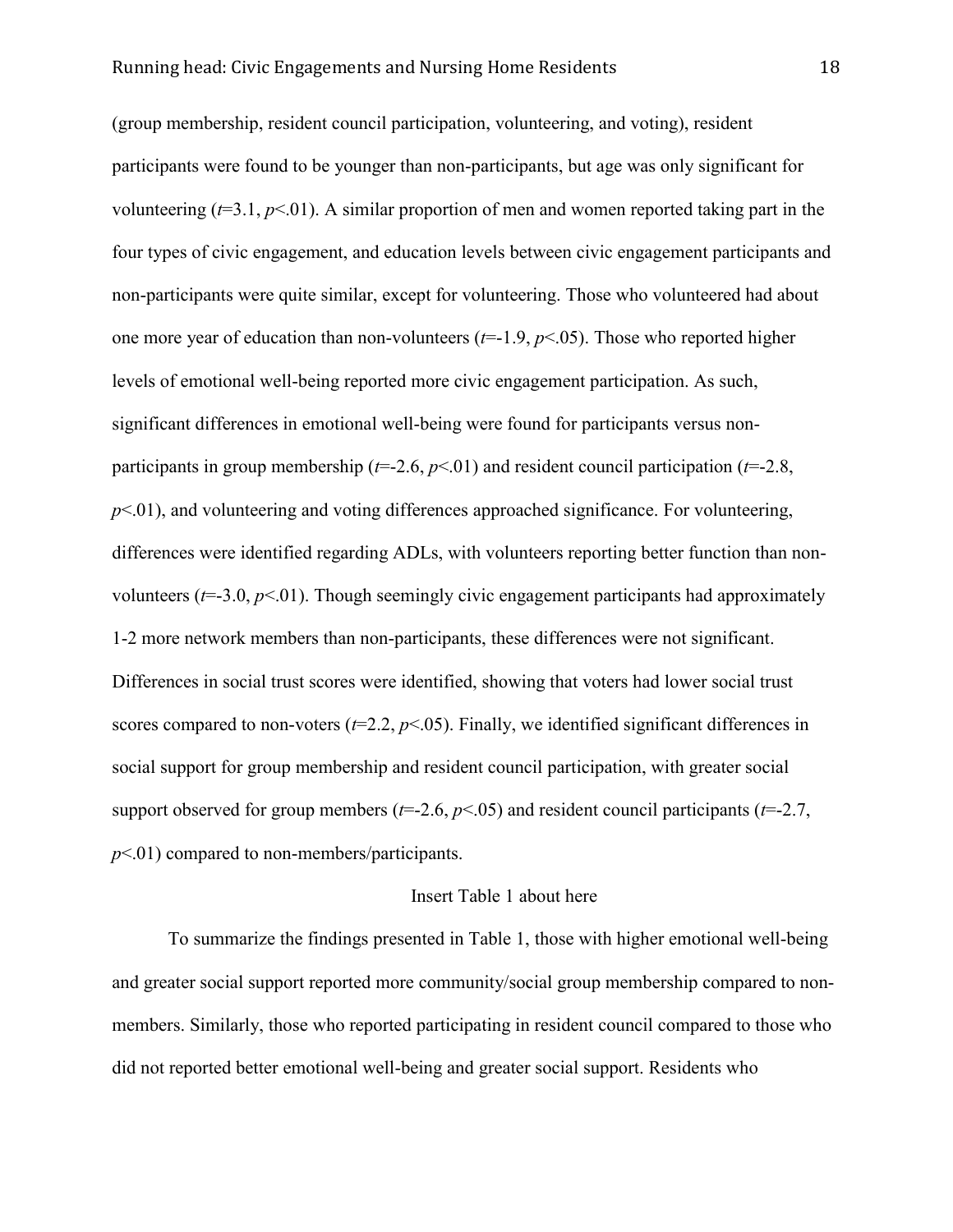volunteered were younger, had higher levels of education, and higher ADL functioning. Finally, residents who voted had lower trust scores compared to those who had not recently voted.

Results from the logistic regression analyses are presented in Table 2, which estimate the odds of participating in the four types of civic engagement compared to non-participation. Similar to the results in Table 1, those who were younger were 9% more likely to report volunteering  $(OR, 0.91, p<0.01)$ , and individuals with fewer functional limitations  $(ADLs)$  were 47% more likely to volunteer (OR, 1.47, *p*<.01). Additionally, greater emotional well-being increased the odds of group membership by  $7\%$  (OR, 1.07,  $p<.05$ ) and of resident council participation by 9% (OR, 1.09,  $p<0.65$ ). Greater social support increased the odds of group membership by 3% (OR, 1.03,  $p<.05$ ) and of resident council participation by 4% (OR, 1.04, *p*<.05). Contrary to Table 1 findings, education did not predict volunteering, and social trust did not predict voting behavior, though both variables approached significance. Finally, nonsignificant predictors across all civic engagement types included gender, education, network size, and social trust.

#### Insert Table 2 about here

#### **Discussion**

This study investigated civic engagement participation among older adult nursing home residents and examined predictors of involvement in community/social groups, resident councils, volunteering, and voting. As this study shows, many residents can and do remain active, continuing or taking on new roles. In this sample of nursing home residents, the most common activity reported was membership in community/social groups, followed by resident council participation, voting in a recent election, and volunteering within the nursing home. Predictors of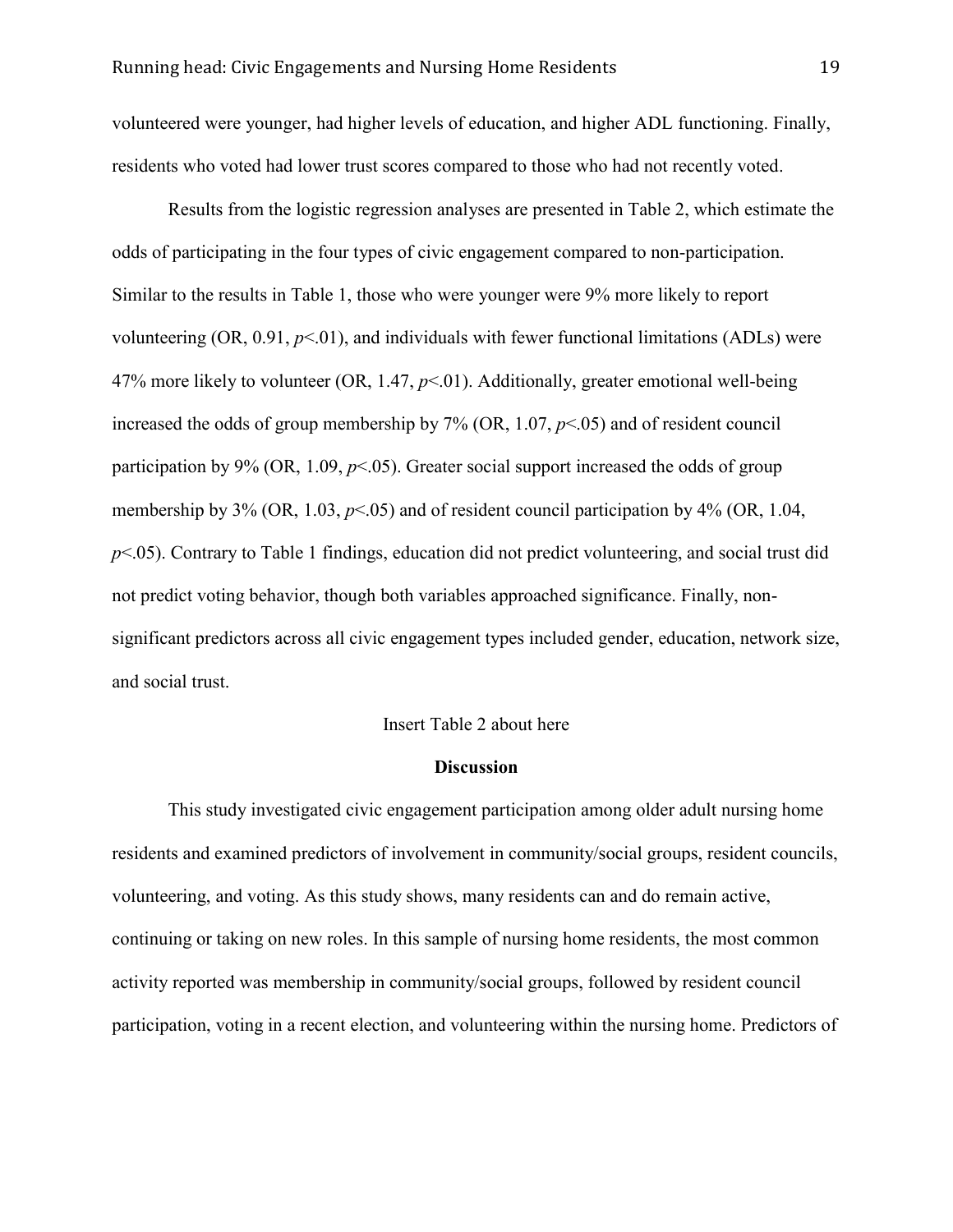participation in civic engagement activities were to some extent consistent with findings for community dwelling older adults, with a few notable exceptions.

## **Predictors of Participation**

Similar to previous research, this study found that mental health and social support predicted group membership and resident council participation. In addition, consistent with previous research, age and ADL function predicted volunteering, with younger and more physically able residents more likely to participate (Adler, Schwartz, & Kuskoski, 2007; Choi, 2003; Gottlieb & Gillespie, 2008; Kaskie et al., 2008; Musick & Wilson, 2008; Tang, 2006). In contrast to previous research, social networks, gender, and education did not significantly predict civic engagement participation in this study. Aspects of the nursing home environment may help to explain some of these differences. For example, as the residents were already members of some of the community groups prior to living in the nursing home and the majority of the civic engagement activities in this study occurred in the nursing home, residents likely did not need a larger social network in order to learn about opportunities to participate. For gender, more men reported civic engagement than women in this study, which is in line with previous findings that men informally volunteer more than women (Zedlewski & Schaner, 2006). However, because nursing homes tend to have greater proportions of women, detecting significant gender differences may be difficult. Finally, compared to those living in the community, residents in nursing homes tend to have less education (Kaye, Harrington,  $\&$ LaPlante, 2010), so again detecting differences may be more difficult in a nursing home population compared to a community-dwelling older adult population.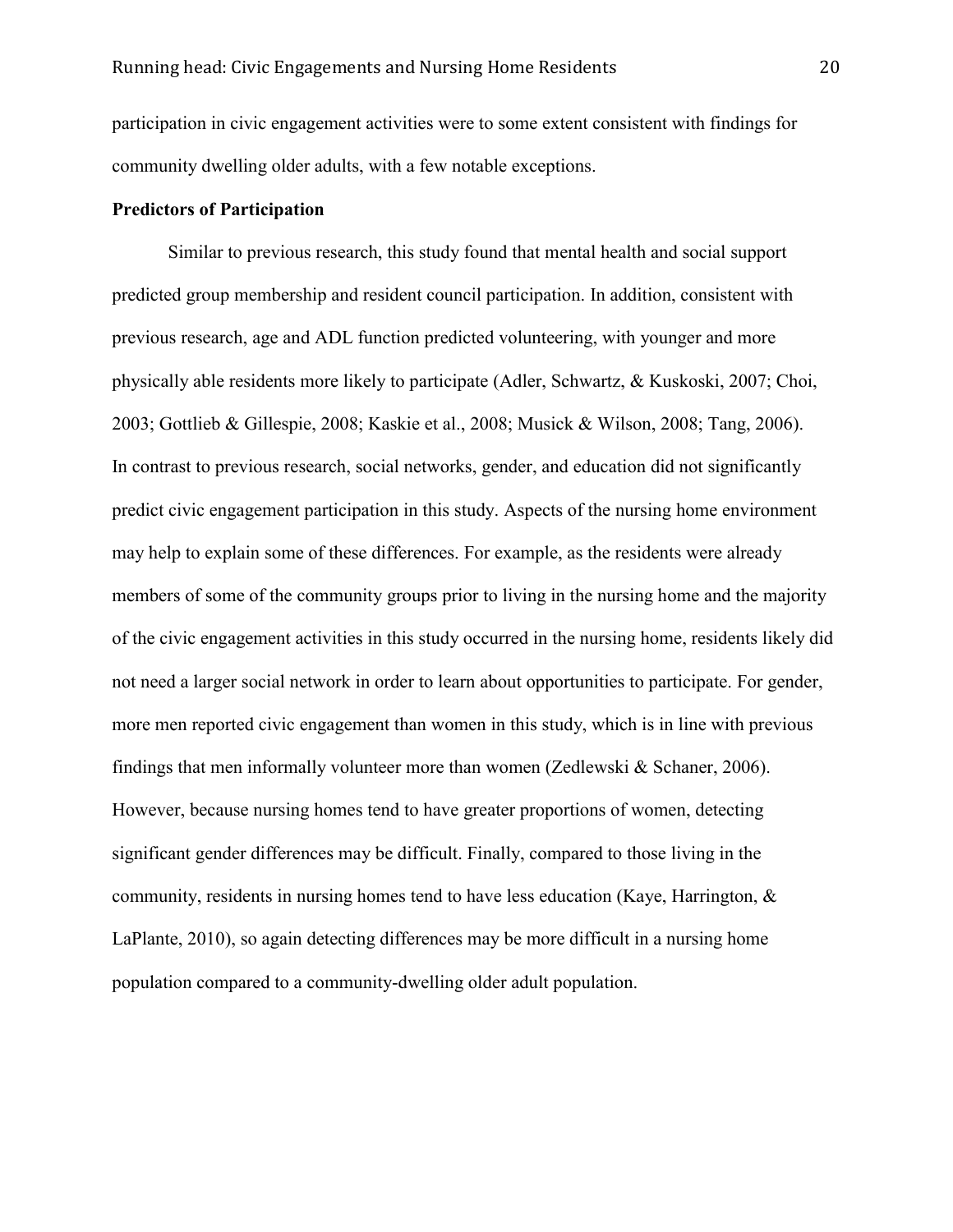## **Community Group and Resident Council Participation**

In line with previous work suggesting that civic engagement not be exclusively focused on volunteerism (Anderson & Dabelko-Schoeny, 2010; Martinez et al., 2011), our findings suggest there is potential for residents to get involved in and make meaningful contributions to their community in a variety of ways. An important point regarding this study's findings is that many residents reported membership in community and social groups of which they were once active members. At the time of the interview and while living in the nursing home, many may not have been current active participants in these organizations, but they did report being members of the groups. Therefore, community groups should recognize that these older adults still consider themselves members of the group, and that they could perhaps still contribute in meaningful ways.

Resident councils and other nursing home groups are essentially "community" groups within the nursing home, and residents take pride in their membership and participation in these groups. A study in the Netherlands suggested that nursing homes need to better support participation in resident councils (Baur & Abma, 2011). In Ireland, it was found that resident councils did help to alleviate boredom for residents, but that nursing homes did little to encourage participation, empower residents, or overcome participation barriers (O'Dwyer & Timonen, 2010). Due to the lack of recent research regarding resident councils, particularly in the United States, there is particular need for additional research on the current functions and benefits of resident councils and recognition of these groups as civic engagement. Studies of this nature could assist nursing homes and communities understand how to better support and utilize resident councils to meet increasing needs.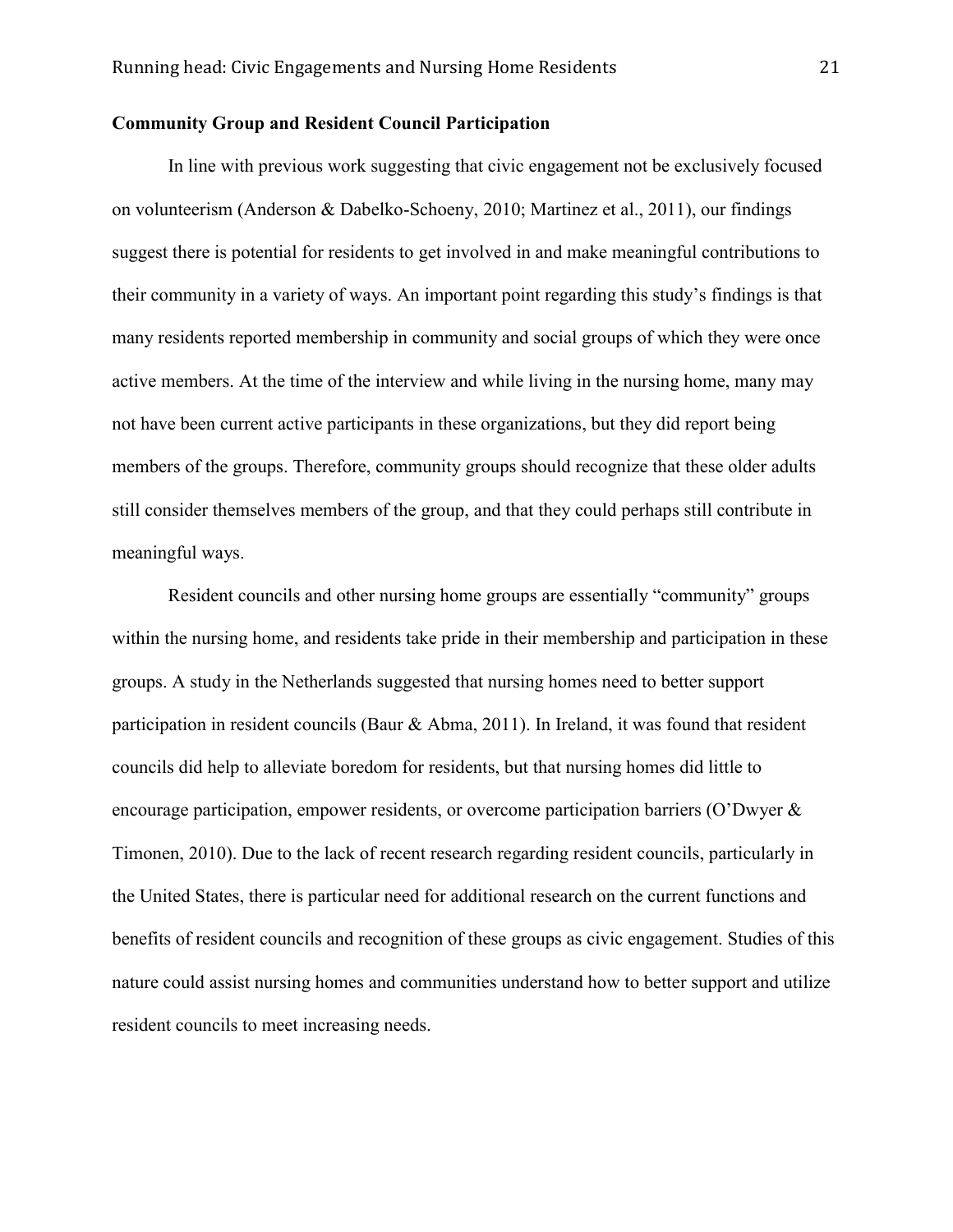## **Volunteering**

This study is one of the first studies to include information on volunteerism of nursing home residents. We found that about one quarter of the nursing home residents in our sample were informally volunteering in nursing homes. Many of these opportunities were afforded to residents due to some creative thinking of nursing home staff regarding individual preferences and strengths. For example, at one nursing home, one resident read the daily news, weather, and announcements over the intercom each morning. She was contributing a valuable service to other residents and felt empowered to engage in the daily happenings of the nursing home community. In a discussion with an administrator about this topic, their staff indicated that even residents with cognitive impairment can volunteer, and that finding volunteer activities can help reduce difficult-to-manage behaviors, such as repeatedly asking for help with the same thing or wandering around in unsafe areas. These findings complement previous work by Martinez et al. (2011) that suggest older adults are motivated and interested in engaging in more civic activities, but that policies and practices need to be put in place that addresses barriers to participation and builds on individual motivations.

### **Voting**

While Bonnie et al. (2013) identified that approximately 32% of all nursing home residents were registered to vote but only 15% actually cast a ballot, the higher voting rate among our sample (46.4%) may be explained by the study requirements for high cognitive functioning. Further research should be done to evaluate voting rates based on cognitive status and establish best practices for assessing capacity to vote in order to maximize participation while also avoiding fraud and manipulation.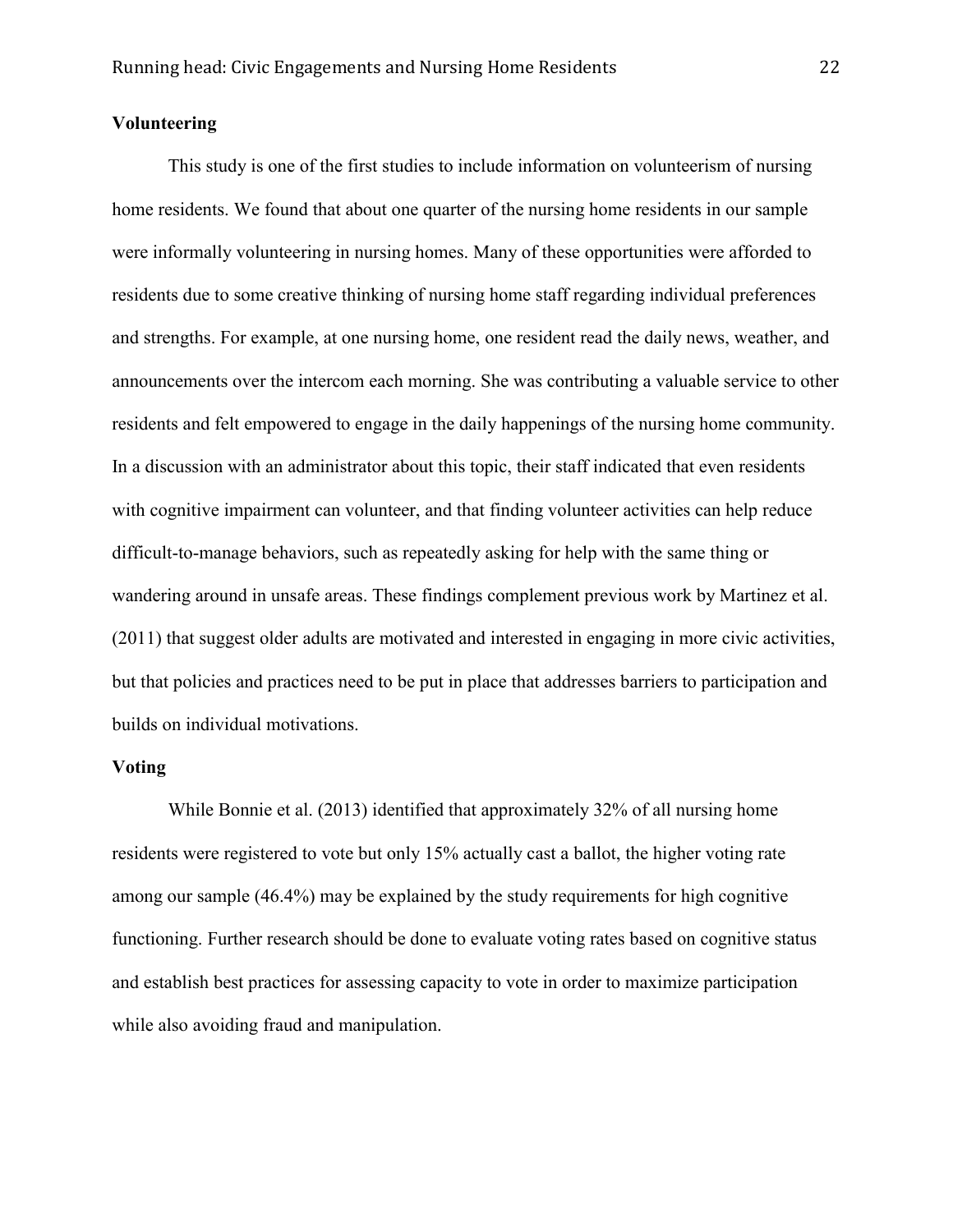## **Study Limitations**

Due to the cross-sectional nature of the data, this study was not able to assess differences in civic engagement participation over time or establish causal relationships regarding civic engagement participation. Further, this sample included older adults with relatively high cognitive functioning. Therefore, this sample may only be representative of about 25% of older adults in nursing homes (Kaye, Harrington, & LaPlante, 2010). This level of cognitive functioning was needed in order to ensure older adults could answer the questions, but this does provide limitations. We also acknowledge that our sample lacked in racial/ethnic diversity. Future work is needed to better understand civic engagement participation for older adults who have moderate to severe cognitive impairments and those of diverse racial/ethnic groups. As the study sample was limited to Kansas, this does limit the generalizability for the resident and the nursing home samples. However, we worked diligently to ensure random sampling of nursing homes and residents, so comparisons can be made to other areas that have similar geographic, institutional, or population characteristics. In a previous study, it was identified that there was no facility-level differences (i.e., multilevel variance) in the civic engagement variables (Leedahl, Chapin, & Little, 2015), which helped justify the resident-level analyses used in the study. However as a limitation, this study was unable to account for multi-level factors that may influence civic engagement participation. Future work could examine civic engagement opportunities for residents and families across various nursing homes, and intervention work could evaluate civic engagement strategies across nursing homes and compare resident outcomes.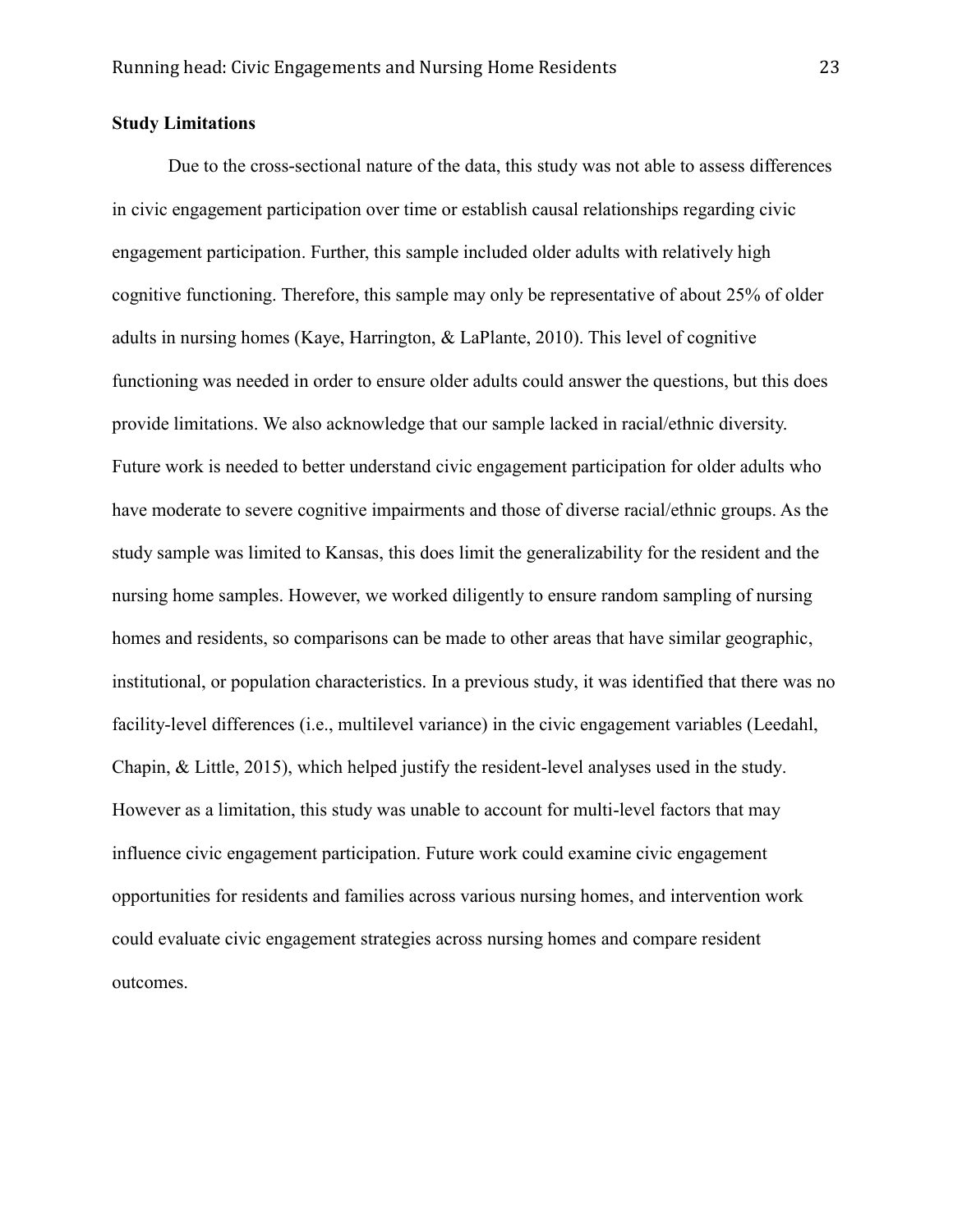## **Implications**

This study's findings provide important new insights on civic engagement in nursing homes. Our findings have relevance for future practice, research, and policy decisions. Related to practice with older adults and in line with current culture change efforts in nursing homes, an expanded view of civic engagement could help community groups to implement new strategies to include resident involvement into their daily functions. For example, meetings held at nursing homes or assisted living facilities could ensure residents' participation, or small groups could come to the nursing home to execute various volunteer projects (e.g., putting together care packages, preparing mailings). Nursing home staff and family members could also help by identifying strategies to ensure active engagement among residents in these types of activities, such as using technology to help residents stay connected with social groups. Therefore, it is important that practitioners do not assume that residents are unable to participate. Developing strong relationships and a sense of community may also help residents stay engaged in civic activities. Future research should determine what supports and/or adaptations are needed to increase civic engagement related to group and resident council participation and formal volunteering among residents.

As suggested by Anderson and Dabelko-Schoeny (2010), it is important that nursing home residents are included in research related to civic engagement among older adults. This is needed to better understand predictors, examine outcomes of participation, and test identified best practices, such as using personal invitation, stipends, meaningfulness, and recognition (Sellon, 2014). Future research should include a qualitative study of nursing home residents, staff, and family members to identify creative ideas for how to engage residents in volunteer work and other civic activities. It would be helpful to learn about the types of volunteer activities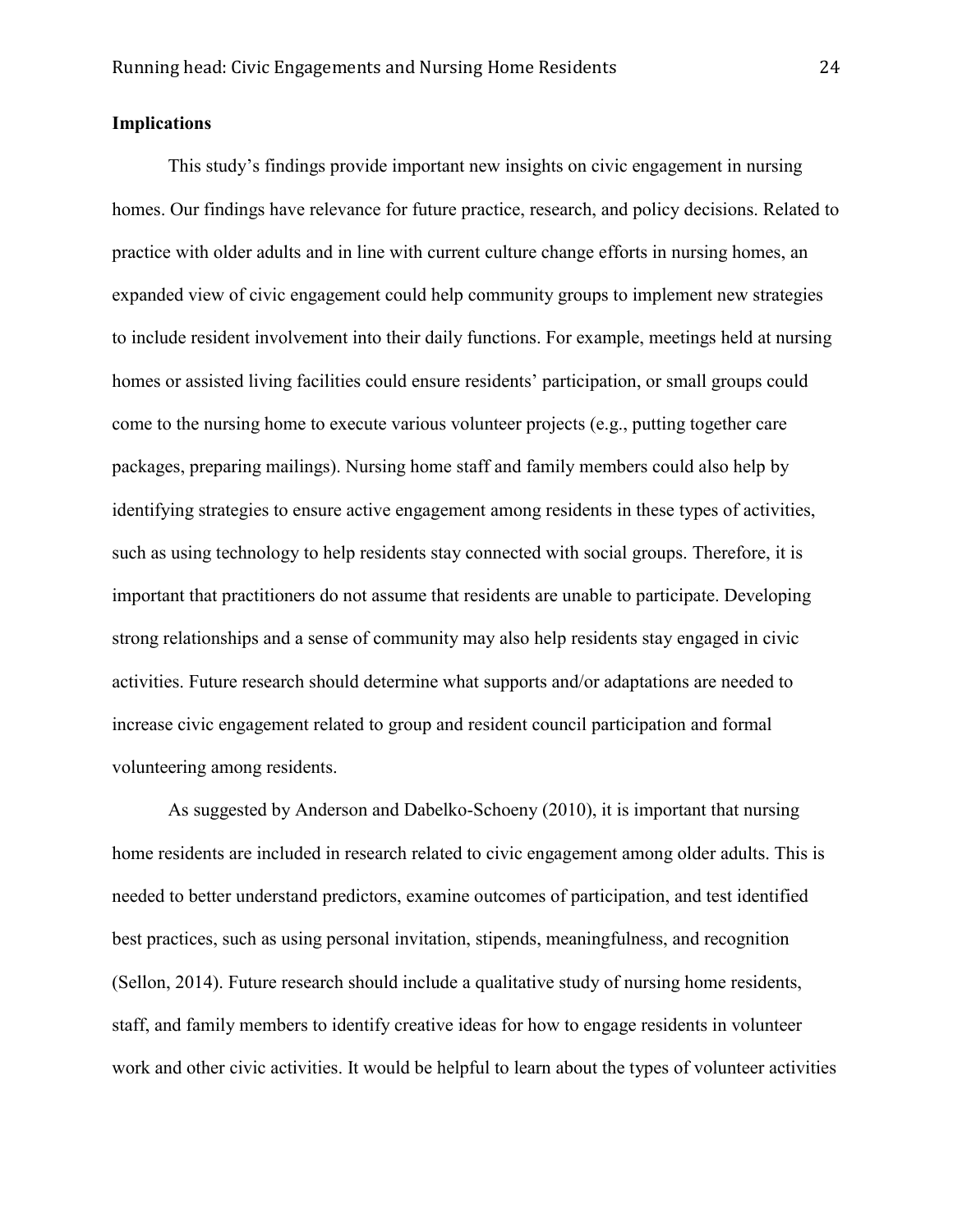## Running head: Civic Engagements and Nursing Home Residents 25

individuals are engaged in, what additional activities individuals would like to do, and how nursing homes and families could support these efforts. The reality is that civic engagement could be inspiring for many older residents and give them hope and a sense of purpose while living in an environment that many consider their "last stop."

Furthermore, limiting discussions of civic engagement to formal volunteering and samples of community dwelling older adults ignores nursing home residents' contributions and limits the ability of practitioners to design appropriate programs. Because nursing homes are required to provide activity programs for each resident in order to enhance physical and mental health (Centers for Medicare and Medicaid Services (CMS), 2011), it is important that each resident has an individualized plan for activities based on their strengths and interests. To meet policy requirements, many nursing home residents could participate in activities that encourage civic engagement such as membership in clubs, serving on resident councils, volunteering, and voting.

Conceptually, Martinson and Minkler's (2006) discussion of civic engagement and older adults from a critical perspective is particularly relevant: "As gerontologists, we must continue to advocate for and develop programs and policies that promote an environment respectful of older people for who they are, not simply for what they can contribute. Such an environment would enable older people to live with dignity and to create their own meanings for later life. For some, that will include volunteer work and other forms of civic engagement. For others, it will not." (p. 323). It is not that civic engagement should be required (or even expected) of older adults, but rather those who are interested should be encouraged and enabled to take part in civic, volunteer, or other meaningful activities. As baby boomers age and need long term services and supports, facilities need to ensure residents can be engaged in activities beyond the "institutional wall" in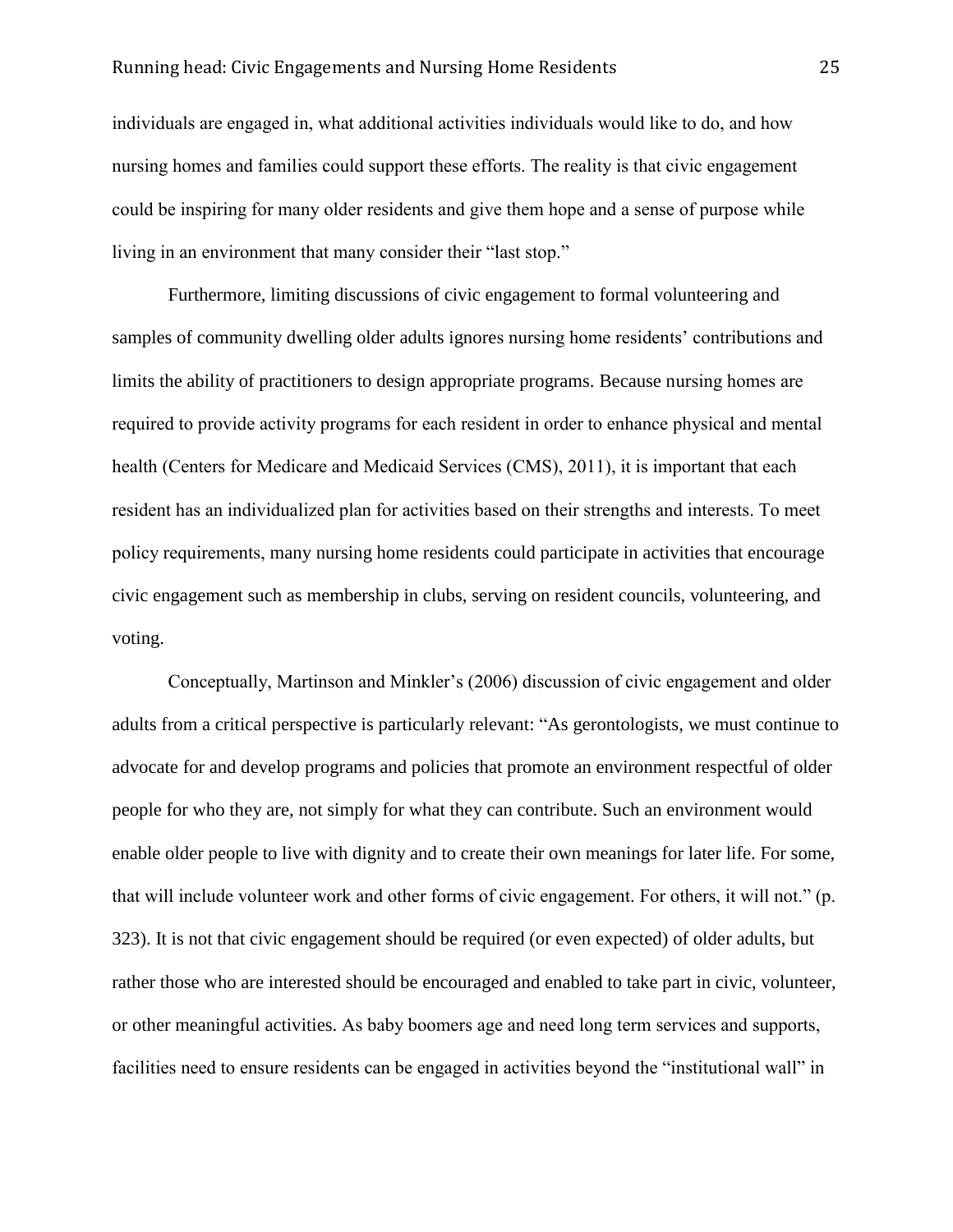order to maximize health and well-being and opportunities to engage in meaningful activities throughout the life course.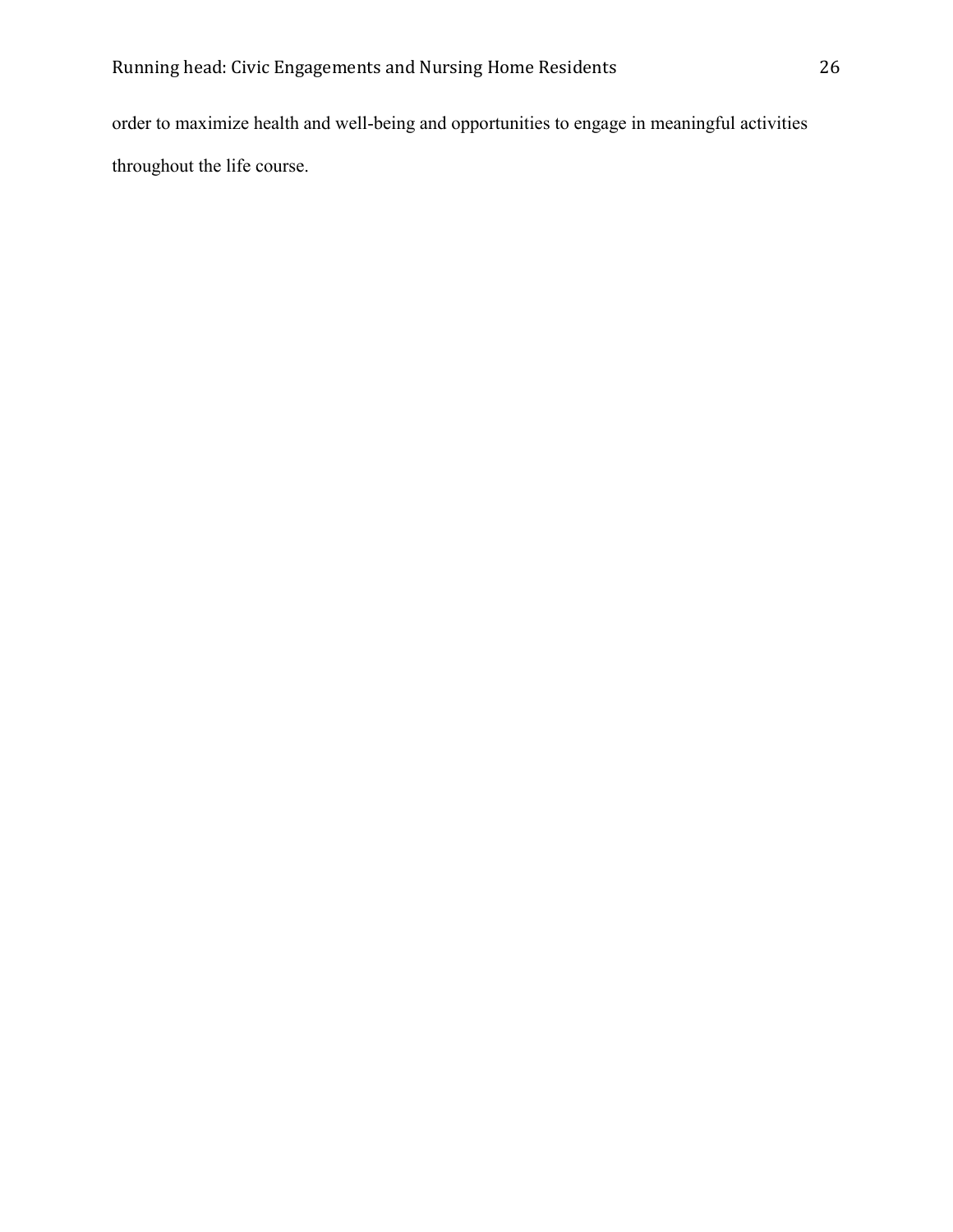## **References**

- Adler, G., Schwartz, J., & Kuskowski, M. (2007). An exploratory study of older adults' participation in civic action. *Clinical Gerontologist*, *31*(2), 65-75.
- Adler, R. P., & Goggin, J. (2005). What do we mean by "civic engagement"? *Journal of Transformative Education, 3*(3), 236-253.
- Anderson, K., & Dabelko-Schoeny, H. (2010). Civic engagement for nursing home residents: A call for social work action. *Journal of Gerontological Social Work, 53*(3), 270-282.
- Anderson, M. (2010). Community psychology, political efficacy, and trust. *Political Psychology, 31*(1), 59-84.
- Antonucci, T.C., & Akiyama, H. (1987). Social networks in adult life and a preliminary examination of the convoy model. *Journal of Gerontology, 42(5),* 519-527.
- Barrera, M., Sandler, I.N., & Ramsay, T.B. (1981). Preliminary development of a scale of social support: Studies on college students. *American Journal of Community Psychology, 9*, 435-447.
- Barron, J. S., Tan, E. J., Yu, Q., Song, M., McGill, S., & Fried, L. P. (2009). Potential for intensive volunteering to promote the health of older adults in fair health. *Journal of Urban Health*, *86*(4), 641-653.
- Baur, V. E., & Abma, T. A. (2011). Resident councils between lifeworld and system: Is there room for communicative action? *Journal of Aging Studies*, *25*(4), 390-396.
- Bonnie, R. J., Freedman, P., & Guterbock, T. M. (2013). Voting by senior citizens in long-term care facilities. *Election Law Journal, 12*(3), 293-304.
- Bowling, A. (2007). Aspirations for older age in the 21<sup>st</sup> century: What is successful aging? *The International Journal of Aging and Human Development, 64(3*), 263-297.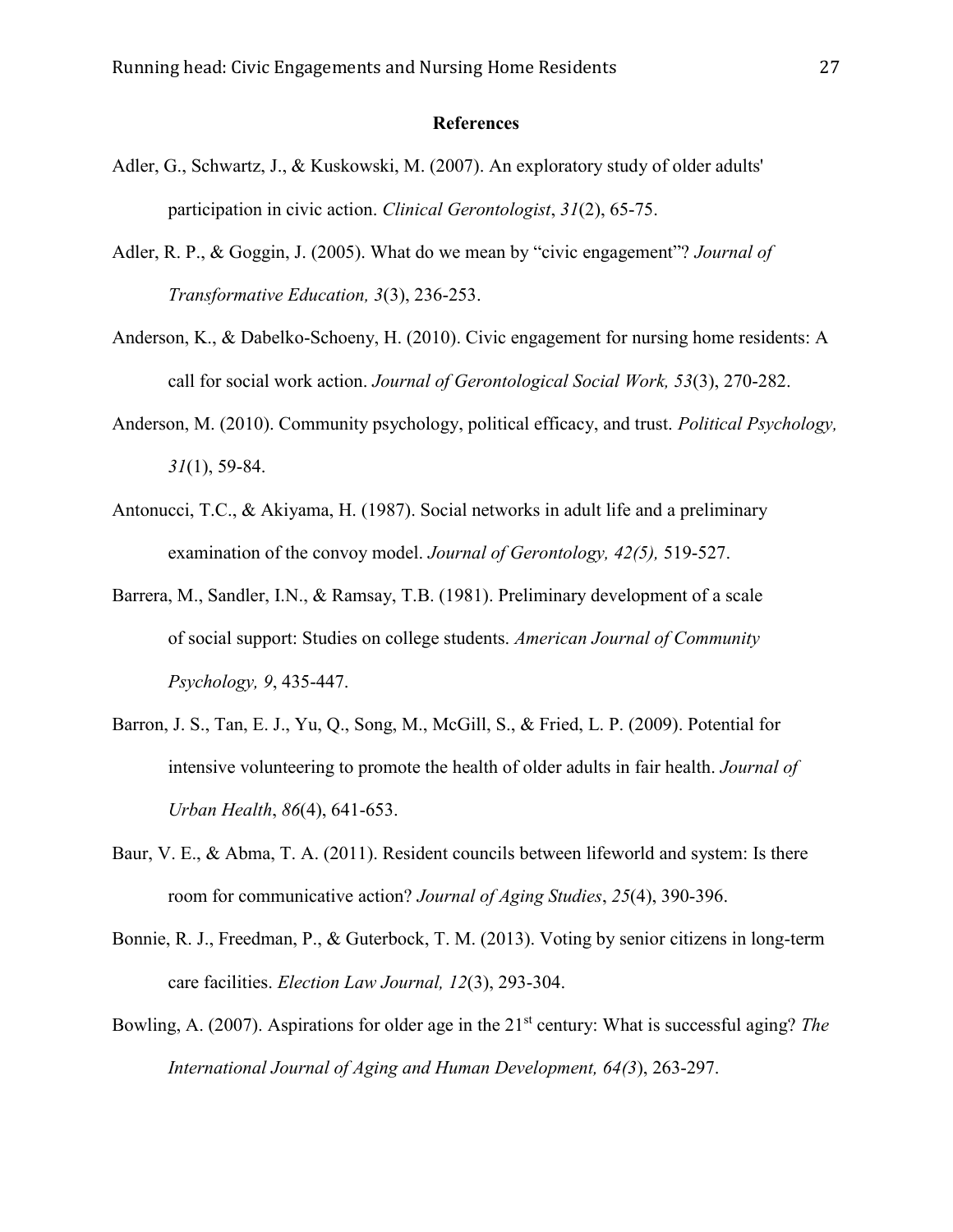Centers for Medicare & Medicaid Services. (2011). *State operations manual. Appendix PP guidance to surveyors for long term care facilities.* (Rev. 70, 01-07-11). Retrieved on June 10, 2015 from [http://www.cms.gov/Regulations-and-](http://www.cms.gov/Regulations-and-%09Guidance/Guidance/Manuals/Internet-Only-Manuals-IOMs-Items/CMS1201984.html)

Chao, S., Liu, H., Wu, C., Jin, S., Chu, T., Huang, T., & Clark, M.J. (2006). The effects of group reminiscence therapy on depression, self esteem, and life satisfaction of elderly nursing

[Guidance/Guidance/Manuals/Internet-Only-Manuals-IOMs-Items/CMS1201984.html](http://www.cms.gov/Regulations-and-%09Guidance/Guidance/Manuals/Internet-Only-Manuals-IOMs-Items/CMS1201984.html)

home residents. *Journal of Nursing Research, 14*(1), 36-45.

- Choi, L. H. (2003). Factors affecting volunteerism among older adults. *Journal of Applied Gerontology*, *22*(2), 179-196.
- Choi, N. G., & Chou, R. J. A. (2010). Time and money volunteering among older adults: The relationship between past and current volunteering and correlates of change and stability. *Ageing and Society*, *30*(4), 559-581.
- Cnaan, R.A., Handy, F., & Wadsworth, M. (1996). Defining who is a volunteer: Conceptual and empirical considerations. *Nonprofit and Voluntary Sector Quarterly, 25*(3), 364-383.
- Cullinane, P. (2006). Late-life civic engagement enhances health for individuals and communities. *The Journal on Active Aging*, *5*(6), 66-73.
- Dabelko-Schoeny, H., Anderson, K.A., & Spinks, K. (2010). Civic engagement for older adults with functional limitations: Piloting an intervention for adult day health participants. *The Gerontologist, 50*(5), 694-701.
- Dai, B., Zhang, B., & Li, J. (2013). Protective factors for subjective well-being in Chinese older adults: The roles of resources and activity. *Journal of Happiness Studies, 14*, 1225-1239.
- Devitt, M., & Checkoway, B. (1982). Participation in nursing home resident councils: Promise and practice. *The Gerontologist, 22*(1), 49-53.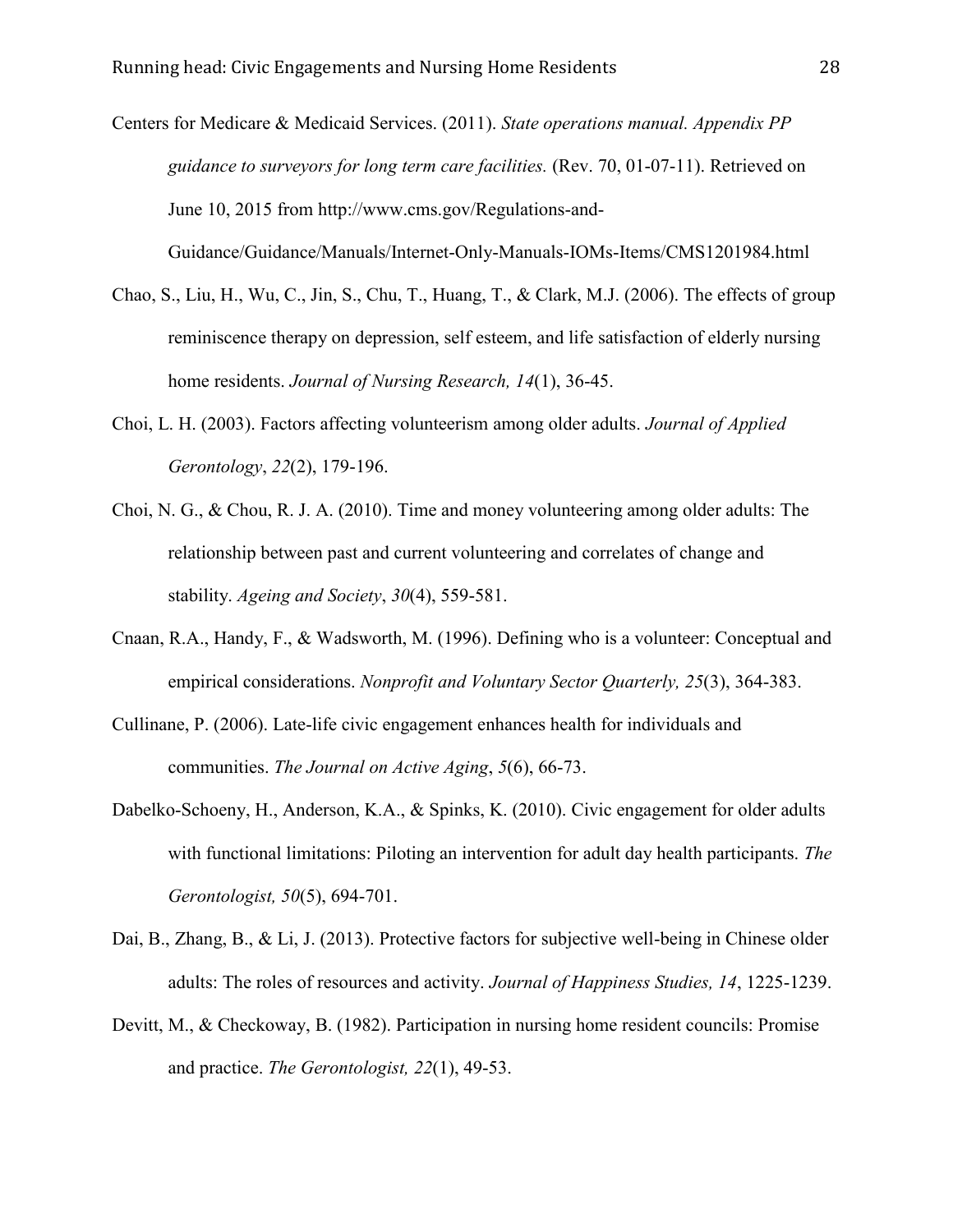- Dyck, J.J. (2010). Political distrust and conservative voting in ballot measure elections. *Political Research Quarterly, 63*(3), 612-626.
- Estes, C. (2001). *Social policy and aging: A critical perspective*. Thousand Oaks, CA: Sage Publications.
- Finchum, T., & Weber, J.A. (2000). Applying continuity theory to elder adult friendships. *Journal of Aging & Identity*, *5(3),* 159-168.
- Fiori, K.L., Antonucci, T.C., & Cortina, K.S. (2006). Social network typologies and mental health among older adults. *Journals of Gerontology Psychological and Social Sciences,* 61, P25-P32.
- Gammonley, D. (2009). Psychological well-being and social support among elders employed as lay helpers. *Journal of Gerontological Social Work*, *52(1),* 64-80.
- Glass, T.A., Mendes de Leon, C.F., Bassuk, S.S., & Berkman, L.F. (2006). Social engagement and depressive symptoms in late life. *Journal of Aging and Health, 18(4),* 604-628.
- Graham, J.W., Taylor, B.J., Olchowski, A.E., & Cumsille, P.E. (2006). Planned missing data designs in psychological research. *Psychological Methods, 11(4),* 323-343.
- Greenfield, E. A., & Marks, N. F. (2004). Formal volunteering as a protective factor for older adults' psychological well-being. *The Journals of Gerontology Series B: Psychological Sciences and Social Sciences, 59*(5), S258-S264.
- Harris, A. H., & Thoresen, C. E. (2005). Volunteering is associated with delayed mortality in older people: Analysis of the longitudinal study of aging. *Journal of Health Psychology*, *10*(6), 739-752.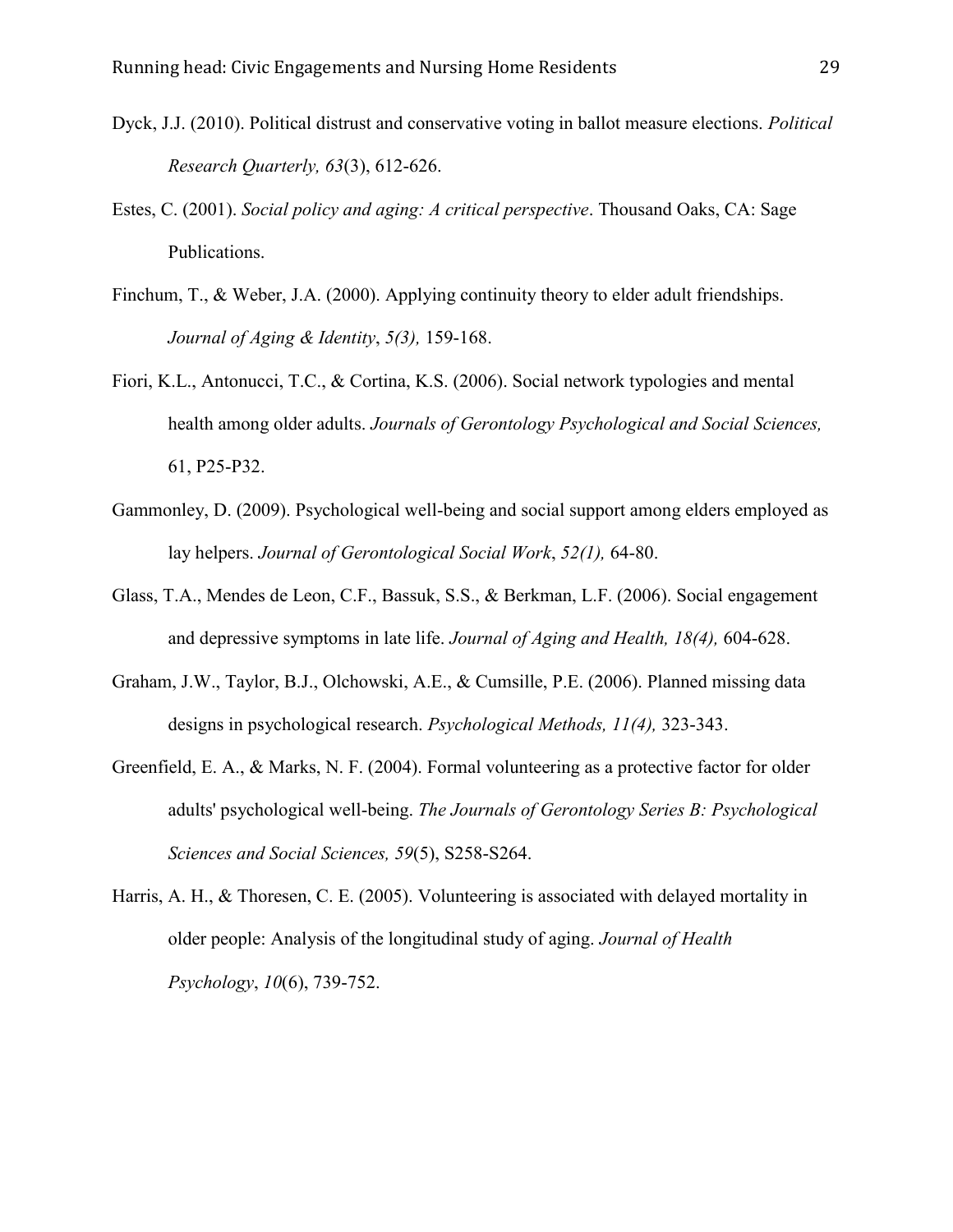Havighurst, R., & Albrecht, R. (1953). *Older people.* New York, NY: Longmans, Green.

- Hinterlong, J. E. (2008). Productive engagement among older Americans: Prevalence, patterns, and implications for public policy. *Journal of Aging & Social Policy*, *20*(2), 141-164.
- Hong, S. I., & Morrow-Howell, N. (2010). Health outcomes of Experience Corps®: A highcommitment volunteer program. *Social Science & Medicine*, *71*(2), 414-420.
- Hooyman, N. R., & Kiyak, H. A. (2011). *Social gerontology: A multidisciplinary perspective.*  Boston, MA: Allyn & Bacon.
- Jang, Y., Mortimer, J.A., Haley, W.E., & Borenstein Graves, A.R. (2004). The role of social engagement in life satisfaction: Its significance among older individuals with disease and disability. *Journal of Applied Gerontology, 23(3),* 266-278.
- Johnson, J.D., Whitlach, C.J., & Menne, H.L. (2014). Activity and well-being of older adults, Does cognitive impairment play a role? *Research on Aging, 36*(2), 147-160.
- Karlawish, J.H.T., Bonnie, R.J., Appelbaum, P.S., Kane, R.A., Lyketsos, C.G., Karlan, P. … & Knopman, D. (2008). Identifying the barriers and challenges to voting by residents in nursing homes and assisted living settings. *Journal of Aging & Social Policy, 20*(1), 65- 79.
- Kaskie, B., Imhof, S., Cavanaugh, J., & Culp, K. (2008). Civic engagement as a retirement role for aging Americans. *The Gerontologist, 48*(3), 368-377.
- Kaye, H.S., Harrington, C., & LaPlante, M.P. (2010). Long-term care: Who gets it, who provides it, who pays, and how much? *Health Affairs, 29*(1), 11-21.
- Krause, N., & Markides, K.S. (1990). Measuring social support among older adults. *International Journal of Aging and Human Development, 30*(1), 37-53.

Leedahl, S.N., Chapin, R.K., & Little, T.D. (2015). Multilevel examination of facility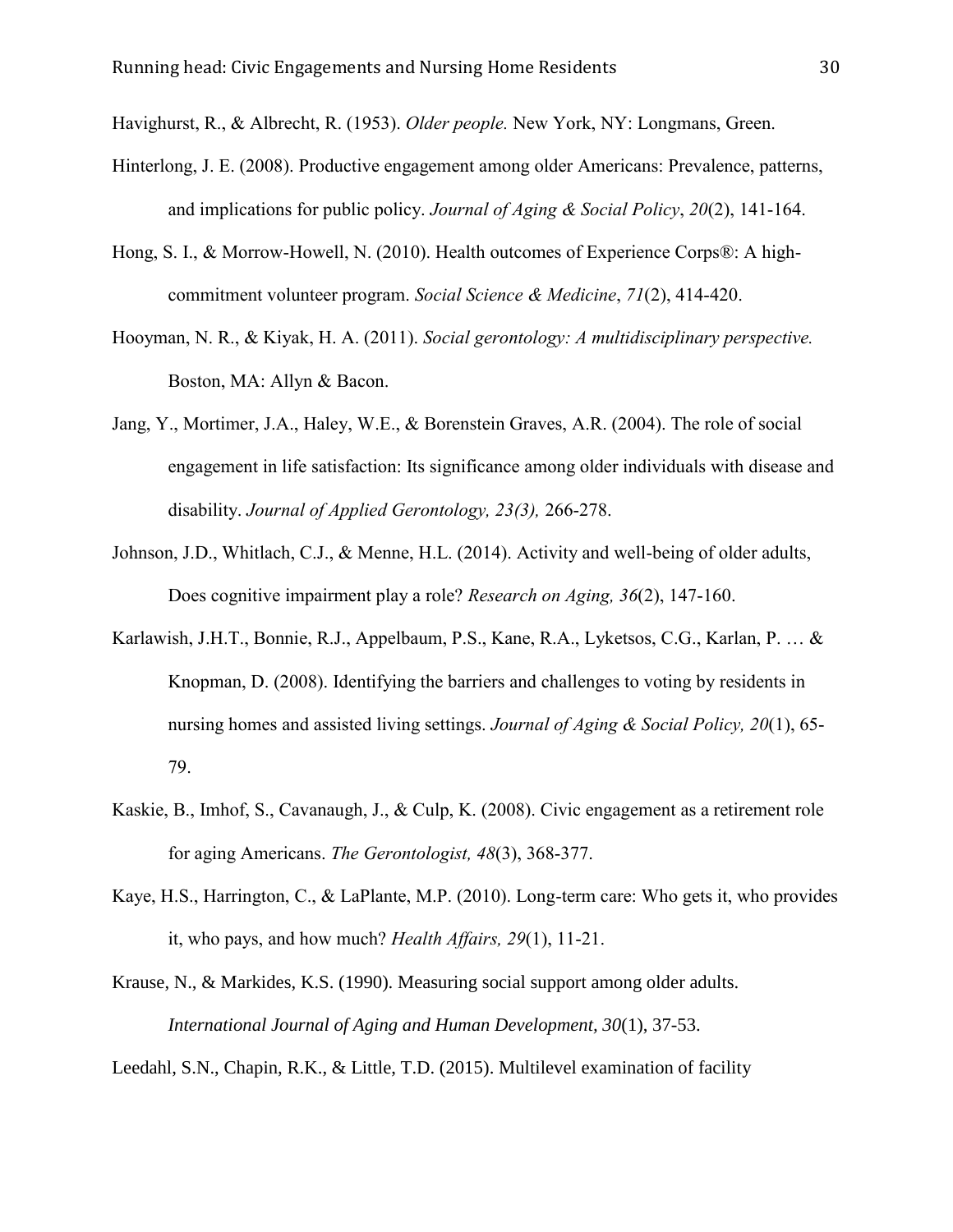characteristics, social integration, and health for older adults living in nursing homes. *Journals of Gerontology, Series B: Psychological and Social Sciences, 70*(1), 111-122.

- Leedahl, S.N., Koenig, T.L., & Ekerdt, D.J. (2011). Perceived benefits of VFW post participation for older adults. *Journal of Gerontological Social Work, 54*(7), 712-730.
- Leedahl, S.N. (in press). Successfully collecting quantitative data from random samples of nursing homes & residents. *SAGE Research Methods Cases.*
- Lum, T. Y., & Lightfoot, E. (2005). The effects of volunteering on the physical and mental health of older people. *Research on Aging, 27*(1), 31-55.
- Martinez, I., Crooks, D., Kim, K. S., & Tanner, E. (2011). Invisible civic engagement among older adults: Valuing the contributions of informal volunteering. *Journal of Cross Cultural Gerontology, 26.* 23-27.
- Martinez, I. L., Frick, K., Glass, T. A., Carlson, M., Tanner, E., Ricks, M., & Fried, L. P. (2006). Engaging older adults in high impact volunteering that enhances health: recruitment and retention in the Experience Corps® Baltimore. *Journal of Urban Health, 83*(5), 941-953.
- Martinson, M., & Minkler, M. (2006). Civic engagement and older adults: A critical perspective. *The Gerontologist, 46*(3). 318-324.
- McEldowney, R., & Teaster, P.B. (2009). Land of the free, home of the brave: Voting accommodations for older adults. *Journal of Aging & Social Policy, 21*(2), 159-171.
- Mertler, C. A., & Vannatta, R. A. (2005). *Advanced and multivariate statistical methods: Practical application and interpretation* (3rd ed.). Los Angeles, CA: Pyrczak.
- Meyer, M. D. (1991). Assuring quality of care: Nursing home resident councils. *Journal of Applied Gerontology, 10*(1), 103-116.

Mitchell, A.J., Bird, V., Rizzo, M., & Neader, M. (2010). Which version of the Geriatric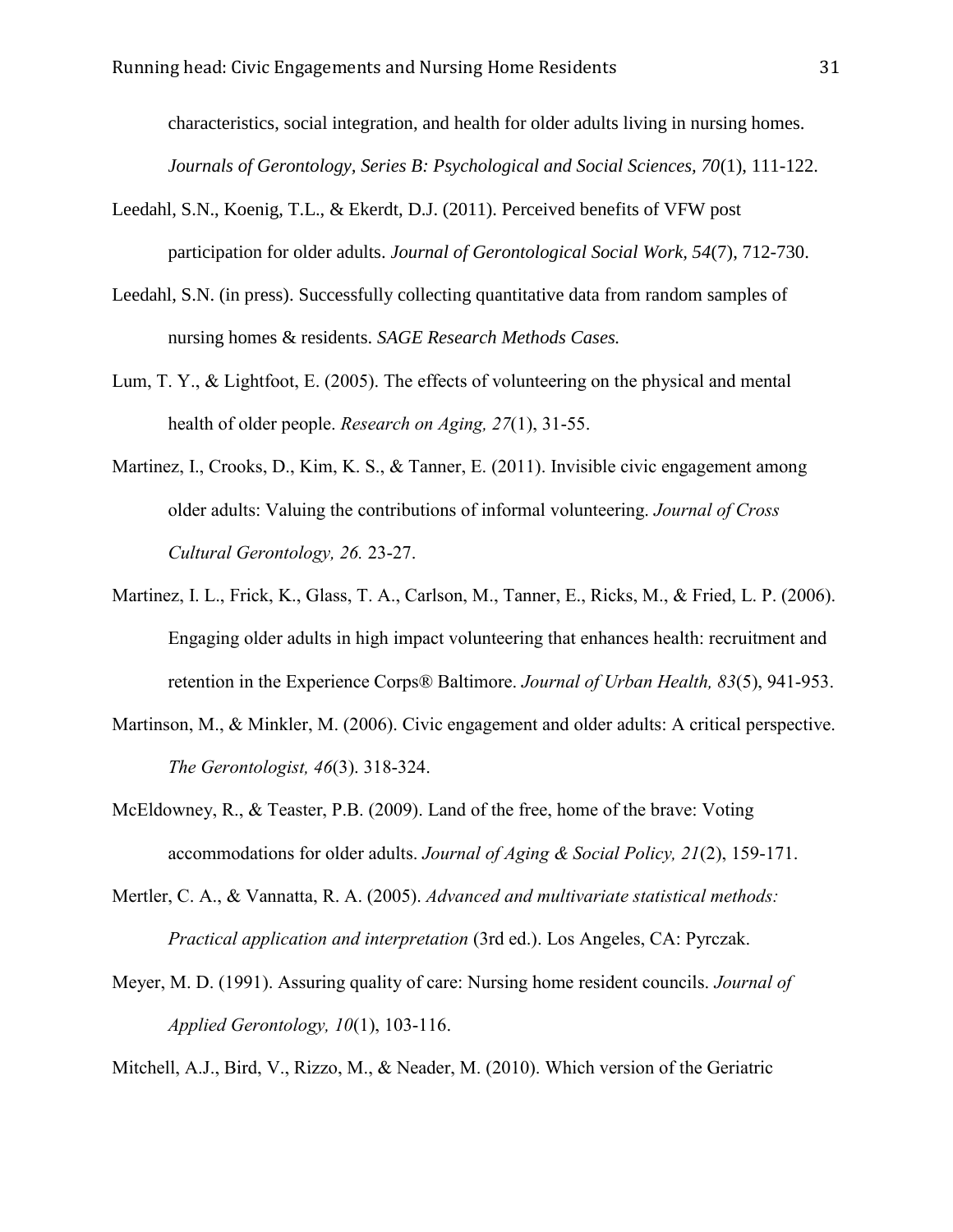Depression Scale is most useful in medical settings and in nursing homes? Diagnostic validity meta-analysis. *American Journal of Geriatric Psychiatry, 18(12),* 1066-1077.

- Mitchell, J.M., & Kemp, B.J. (2000). Quality of life in assisted living homes: A multi-dimension analysis. *Journal of Gerontology: Psychological Sciences, 55B(2),* P117-P127.
- Morrow-Howell, N. (2010). Volunteering in later life: Research frontiers. *The Journals of Gerontology Series B: Psychological Sciences and Social Sciences*, *65*(4), 461-469.
- Morrow-Howell, N., Hinterlong, J., Rozario, P. A., & Tang, F. (2003). Effects of volunteering on the well-being of older adults. *The Journals of Gerontology Series B: Psychological Sciences and Social Sciences*, *58*(3), S137-S145.
- Morrow-Howell, N., Hong, S. I., & Tang, F. (2009). Who benefits from volunteering? Variations in perceived benefits. *The Gerontologist*, *49*(1), 91-102.
- Mui, A. C., Glajchen, M., Chen, H., & Sun, J. (2013). Developing an older adult volunteer program in a New York Chinese community: An evidence-based approach. *Ageing International, 38*(2), 108-121.
- Musick, M. A., & Wilson, J. (2008). *Volunteers: A social profile*. Bloomington, IN: Indiana University Press.
- Narayan, D., & Cassidy, M.F. (2001). A dimensional approach to measuring social capital: Development and validation of a social capital inventory*. Current Sociology, 49*, 59-102.
- Norstrand, J.A., & Xu, Q. (2012). Social capital and health outcomes among older adults in China: The urban-rural dimension. *The Gerontologist, 52(3),* 325-334.
- O'Dwyer, C., & Timonen, V. (2010). Rethinking the value of residents' councils: Observations and lessons from an exploratory study. *Journal of Applied Gerontology, 29*(6), 762-771.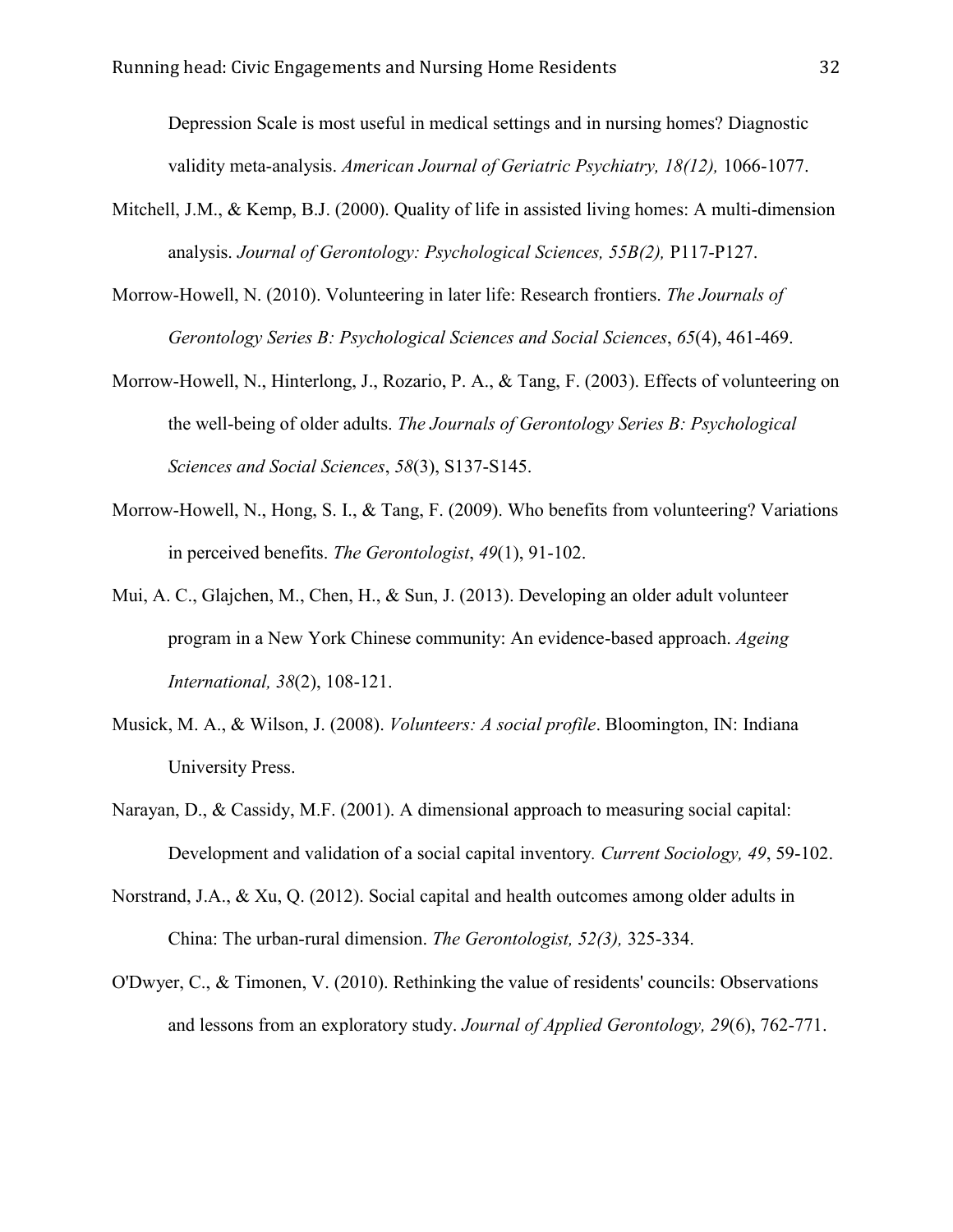- O'Neill, G. (2006-2007). Civic engagement on the agenda at the 2005 White House Conference on Aging. *Generations, 30*, 95-100.
- Peduzzi, P., Concato, J., Kemper, E., Holford, T.R., & Feinstein, A.R. (1996). A simulation study of the number of events per variable in logistic regression analysis. *Journal of Clinical Epidemiology, 49*(12), 1373-1379.
- Poortinga, W. (2006). Social relations or social capital? Individual and community health effects of bonding social capital. *Social Science & Medicine, 63,* 255-270.
- Poortinga, W. (2012). Community resilience and health: The role of bonding, bridging, and linking aspects of social capital. *Health & Place, 18*(2), 286-295.
- Raske, M. (2010). Nursing home quality of life: Study of an enabling garden. *Journal of Gerontological Social Work*, *53*(4), 336-351.
- Rice, S. (1989). Single, older childless women: Differences between never-married and widowed women in life satisfaction and social support. *Journal of Gerontological Social Work*, *13(3/4),* 35-47.
- Sellon, A.M. (2014). Recruiting and retaining older adults in volunteer programs: Best practices and next steps. *Ageing International, 39*(4), 421-437.
- Siebert, D.C., Mutran, E.J., & Reitzes, D.C. (1999). Friendship and social support: The importance of role identity to older adults. *Social Work*, *44(6),* 522-533.
- Simons, K., Bern-Klug, M., & An, S. (2012). Envisioning quality psychosocial care in nursing homes: The role of social work. *Journal of the American Medical Directors Association, 13,* 800-805.
- Simons, K.V., & Jankowski, T.B. (2008). Factors influencing nursing home social workers' intentions to quite employment. *Administration in Social Work, 32(1),* 5-21.